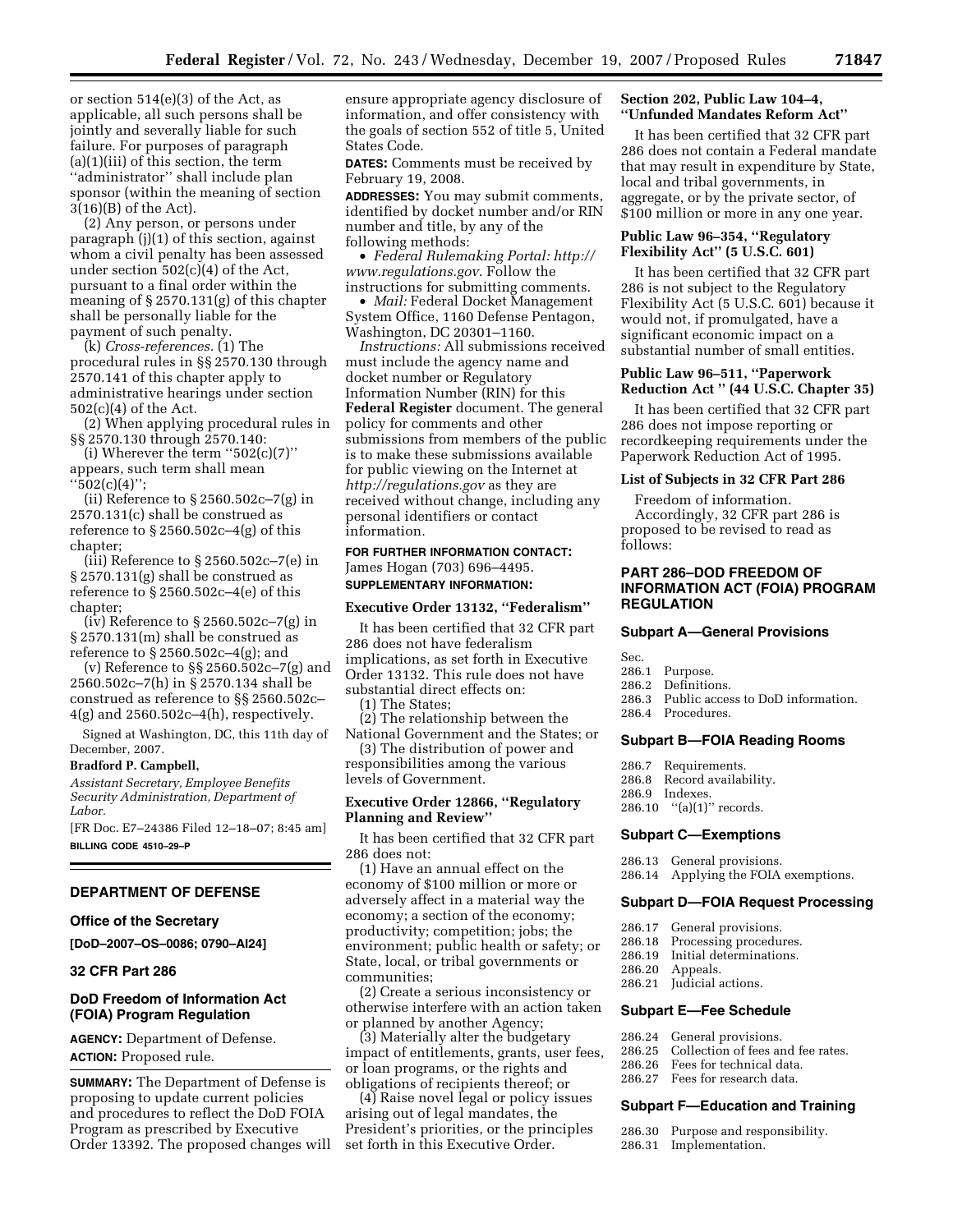# **Appendix A to Part 286—DoD FOIA Program Components**

# **Appendix B to Part 286—Addressing FOIA Requests**

**Authority:** 5 U.S.C. 552.

# **Subpart A—General Provisions**

#### **§ 286.1 Purpose.**

This part promotes uniformity in the DoD FOIA Program. It shall take precedence over all DoD Component publications that supplement and implement the DoD FOIA Program. A list of the DoD FOIA Program Components is at Appendix A to this part.

### **§ 286.2 Definitions.**

The following terms and meanings shall apply for the purposes of this part:

*Administrative appeal.* A request by a member of the public, made under the FOIA, asking the appellate authority of the DoD Component to reverse any adverse determination by an Initial Denial Authority (IDA). A requester may also appeal the failure of an agency to respond within the statutory time limits.

*Adverse determination.* A decision by an IDA to withhold all or part of a requested record, deny a fee category claim by a requester, deny a request for waiver or reduction of fees, deny a request to review an initial fee estimate, deny a request for expedited processing, confirm that no records were located during the initial search, or any determination that a requester believes is adverse in nature.

*Agency record.* (1) Includes: (i) All products of data compilation made or received by an agency of the U.S. Government under Federal law in connection with the transaction of public business and in DoD possession and control at the time the search in response to a FOIA request is made. Examples include books, papers, maps, photographs, machine-readable materials inclusive of those in electronic form or format, and other documentary materials, regardless of physical form or characteristics.

(ii) Research data produced under a Federal grant used by the Federal Government in developing an agency action that has the force and effect of law (Office of Management and Budget Circular (OMB) A–110).

(2) Does not include:

(i) Objects or articles, such as structures, furniture, vehicles, and equipment, whatever their historical or evidentiary value.

(ii) Anything that is not a tangible or documentary record, such as an

individual's memory or an oral communication.

(iii) Personal records of an individual not subject to agency creation or retention requirements, created and maintained primarily for the convenience of an agency employee and not distributed to other agency employees for their official use. Personal papers fall into three categories:

(A) Those created before entering Government service.

(B) Private materials brought into, created, or received in the office that were not created or received in the course of transacting Government business.

(C) Work-related personal papers that are not used in the transaction of Government business.

(iv) A record that is not in the possession and control of the Department of Defense when the search is conducted in response to a FOIA request. (There is no obligation to create, compile, or obtain a record to satisfy a FOIA request.)

*Appellate authority.* The Head of the DoD Component, or designee, having jurisdiction to review and possibly reverse or amend any adverse determination by an IDA.

*Direct costs.* Those expenditures the DoD Component makes in searching for, reviewing, and duplicating documents to respond to a FOIA request. Direct costs include, for example, the salary of the employee performing the work (the basic rate of pay plus 16 percent of that rate to cover benefits) and the costs of operating duplicating machinery. (These factors have been included in the fee rates prescribed at § 286.25. Not included in direct costs are overhead expenses such as the cost of space, heating, or lighting the facility in which the records are stored.

*Electronic records.* Records (including e-mail) created, stored, and retrievable by electronic means.

*Federal agency.* Defined in 5 U.S.C. 551(1) and 552(f)(1). (A Federal agency cannot make FOIA requests.)

*FOIA office.* The DoD Component office that receives FOIA requests from and responds directly to the public.

*FOIA public liaison.* Defined in E.O. 13392.

*FOIA request.* A written request for DoD records that reasonably describes the record(s) sought. The request should also indicate a willingness to pay processing fees even if it contains a request for a fee waiver. Written requests may be received by postal service or other commercial delivery means, by facsimile, or electronically. All requests must have a postal mailing

address included, even if they are received by facsimile or electronically.

*FOIA requester.* Any person, including a partnership, corporation, association, State or State agency, foreign government, foreign national, or a lawyer or other representative acting on behalf of any person, who submits a FOIA request. This definition specifically excludes agencies within the Executive Branch of the Federal Government.

*FOIA requester service center*. Defined in E.O. 13392.

*IDA.* An official who has been granted authority by the Head of the DoD Component to withhold information requested under the FOIA for one or more of the 9 categories of records exempt from mandatory disclosure. An IDA may also deny a fee category claim by a requester, deny a request for expedited processing, deny a request for a waiver or reduction of fees, review a fee estimate, and confirm that no records were located in response to a request.

*Perfected FOIA request.* A FOIA request that meets the conditions identified in definition ''FOIA request'' and arrives at the FOIA office of the DoD Component in possession of the records. Also referred to as a ''correct'' request.

*Privacy Act system of records.* Defined in DoD 5400.11–R1.

*Public interest.* The interest in obtaining official information that sheds light on an agency's performance of its statutory duties because the information falls within the statutory purpose of the FOIA to inform citizens about their Government's activities.

*Search.* Includes all time spent looking, both manually and electronically, for records that are responsive to a FOIA request. The term ''search'' also includes a page-by-page or line-by-line identification (if necessary) of material in the record to determine if it, or portions of it, are responsive to the request. Time spent reviewing documents to determine whether to apply one or more of the statutory exemptions is not search time; it is review time.

(1) *Duplication.* The process of making a copy of a document in response to a FOIA request. Such copies can take the form of paper, microfiche, or audiovisual or machine-readable documentation (e.g., magnetic tape or disc), among others.

(2) *Review.* The examination of documents located in response to a FOIA request to determine whether one

<sup>1</sup>Copies of unclassified DoD issuances may be obtained at *[http://www.dtic.mil/whs/directives/](http://www.dtic.mil/whs/directives)*.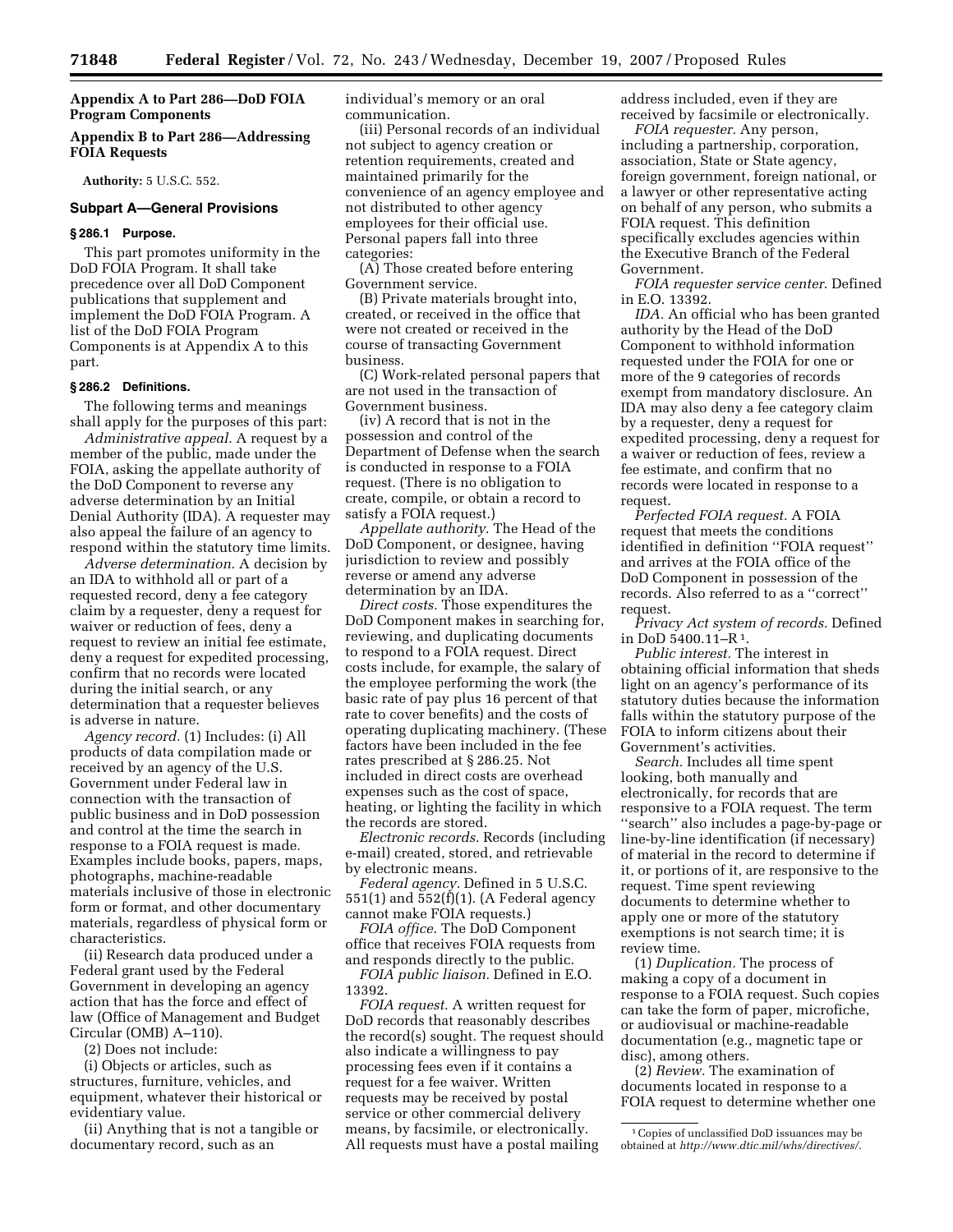or more of the statutory exemptions permit withholding. Review also includes processing the documents for disclosure, such as excising them for release. Review does not include the time spent resolving general, legal or policy issues regarding the application of exemptions.

*Submitter.* A person or persons outside of the Government providing commercial or financial information or trade secrets to the Government.

*Submitter notice.* The process required by E.O. 12600 whereby when a Component receives a FOIA request for confidential commercial information, it asks the submitter of the information to advise the Component as to the information it considers exempt from release.

### **§ 286.3 Public access to DoD information.**

(a) The public has a right to information concerning the activities of its Government. DoD policy (32 CFR part 285) is to conduct DoD activities in an open manner and to provide the public a maximum of accurate and timely information concerning DoD activities, consistent with the need for security, public and private interests of the American people, and adherence to other requirements of law and regulation. A record requested by a member of the public who follows rules established by proper authority in the Department of Defense shall not be withheld in whole or in part unless the record is exempt from mandatory, partial or total disclosure under the FOIA. The existence of a sound legal basis to withhold information does not preclude the DoD Component from making a discretionary release if release of that information would serve the public interest. Records requested through public affairs channels by news media representatives that would not be withheld if requested under the FOIA should be released promptly upon request. Similarly, requests from other members of the public for information that would not be withheld under the FOIA should continue to be honored through appropriate means without requiring the requester to invoke the FOIA.

(b) The DoD FOIA Program Components shall prepare, in addition to normal FOIA regulations, a guide, or handbook for the use of the public in obtaining information from their Components as required by 5 U.S.C. 552(g) and section 2(b)(v) of E.O. 13392. This guide should be a short, simple explanation of what the FOIA is designed to do and how the public can use it to access Government records. Within OSD, DFOIPO is responsible for

preparing this guide. Each guide shall be available on paper and electronically and shall include:

(1) An index of all major information systems and a description of major information and record locator systems.

(2) The types and categories of records that can be obtained through FOIA requests.

(3) A concise description of the FOIA exemptions and how the Component determines whether the record can be released.

(4) An explanation of how to make a FOIA request, how long the requester can expect to wait for a reply, and the right of appeal.

(5) The location of the FOIA reading rooms(s) within the Component.

(6) The location of the Component's Web site.

(7) A reference to the Component's FOIA regulation and how to obtain a copy.

### **§ 286.4 Procedures.**

(a) *Compliance with the FOIA.* DoD personnel shall comply with the FOIA, this part, and DoD FOIA policy (32 CFR part 285) in both letter and spirit. This strict adherence is necessary to assure uniformity in implementation of the DoD FOIA Program and to create conditions that promote public trust.

(b) *Customer service.* (1) In signing E.O. 13392, the President ordered agencies to emphasize a new citizencentered approach to the FOIA with a results-oriented focus. Because FOIA requesters are seeking a service from the Federal Government, the DoD Components shall respond courteously and appropriately to FOIA requesters. Additionally, the Components shall provide the public with citizen-centered ways to learn about the FOIA process, information about agency records that are publicly available, and information about the status of a person's FOIA request and appropriate information about the agency's response.

(2) To meet the objectives of E.O. 13392, the DoD Components shall:

(i) Establish one or more FOIA Requester Service Centers. Normally, every DoD Component FOIA office that responds directly to the public is a FOIA Requester Service Center; however, the Components have the discretion to assign more than one FOIA Office under a FOIA Requester Service Center.

(A) Each FOIA Requester Service Center shall have an internet Web site that serves to educate the public on the FOIA process. At a minimum, each Web site shall have the address, telephone number, facsimile number, and electronic mail address to which FOIA

requests can be sent; a link to the Component's FOIA handbook or guide; a description of the types of records that can be requested; the name and contact information of the Component's FOIA Public Liaison; and information on how a requester can obtain the status of a request. Additionally, each FOIA Requester Service Center Web site will have an electronic FOIA reading room as described in Subpart B to this part.

(B) The Web sites of DoD Component Headquarters FOIA Requester Service Centers shall link to the Web sites of the other Requester Service Centers within their Components.

(C) The Internet home page of every DoD Component shall link to the FOIA Requester Service Center for that activity.

(ii) Submit to the Director of Administration and Management (DA&M), OSD, the names of personnel to serve as DoD Component FOIA Public Liaisons. Each Component shall have at least one FOIA Public Liaison. Intermediate level Public Liaisons may be named within those Components that have a large number of FOIA Requester Service Centers. The FOIA Public Liaisons are responsible to ensure that the FOIA Requester Service Centers' Web sites comply with § 286.4 (b)(2)(i)(A). Additionally, the FOIA Public Liaisons are responsible for the Component's compliance with the objectives of E.O. 13392, to include the reduction or elimination of FOIA backlogs.

(c) *Prompt action on requests.* (1) When a member of the public complies with the procedures in this part and DoD Component supplementing regulations for obtaining DoD records, and the request is received by the official designated to respond, the DoD Component shall endeavor to provide a final response determination within the statutory 20 working days (5 U.S.C. 552(a)(6)(A)(i)). If unusual circumstances prevent a final response determination within the statutory time period, the Component shall advise the requester of this in writing, and provide a new completion date, which shall be not later than an additional 10 working days. If the Component needs more than this 10-day extension, it will provide the requester an opportunity to narrow the scope of the request, or arrange for an alternative timeframe.

(i) Unusual circumstances are:

(A) The responsive documents are located at a facility geographically separated from the office processing the FOIA request.

(B) The responsive documents are voluminous.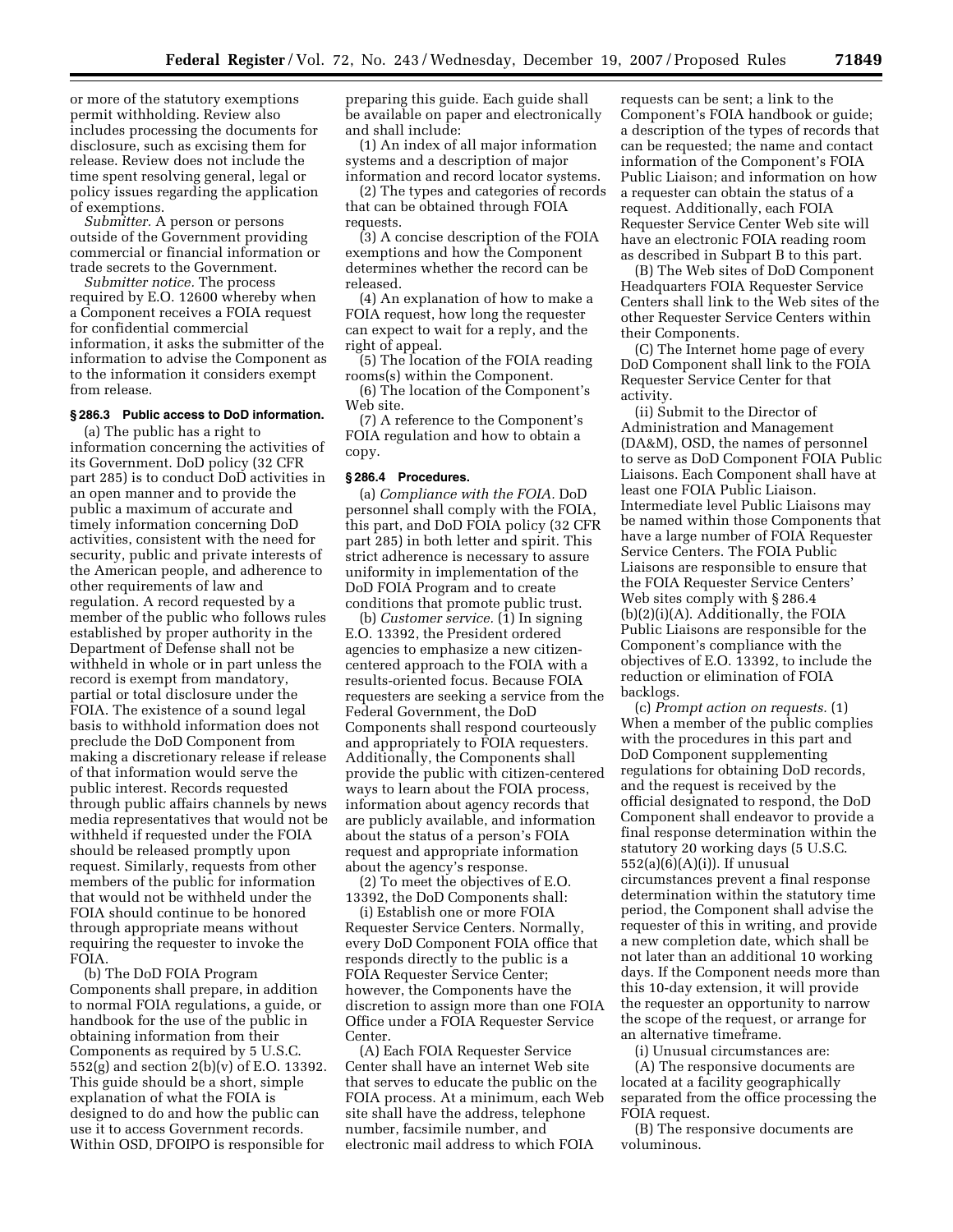(C) One or more other outside agencies have a substantial interest in either the determination or the subject matter of the request, requiring the DoD Component processing the request to consult with the other agencies. This would include the submitter notice process (§ 286.18(d)(1)(i)(A)).

(ii) A final response determination is notification to the requester that the records are released, or that the records cannot be provided for one or more of the reasons in § 286.13. Interim responses acknowledging receipt of the request are encouraged, as are negotiations with the requester concerning the scope of the request, the response timeframe, and the fee agreement. Such communications do not, however, constitute a final response determination.

(2) If a request fails to meet the minimum requirements of this part, the DoD Component shall inform the requester how to perfect or correct the request. The statutory 20-working day time limit applies upon receipt of a perfected or correct FOIA.

(d) *Use of exemptions.* It is DoD policy (32 CFR part 285) to make records publicly available, unless the record or portions thereof qualify for withholding under one or more of the 9 exemptions.

(e) *Waiver of exemptions.* Records released under the authority of this part are considered to be in the public domain. The disclosure of exempt records without authorization by the appropriate DoD official is not considered a FOIA release. Such a release does not waive the Department of Defense's authority to assert FOIA exemptions to withhold the same records in response to a FOIA request. Also, while authority may exist to disclose records to individuals in their official capacity, the provisions of this part apply if the same individual seeks the records in a private or personal capacity.

(f) *Creating a record.* (1) A record must exist and be in DoD possession and control at the time of the search to be subject to this part and the FOIA. The DoD Components are not obligated to create, compile, or obtain a record to satisfy a FOIA request. The DoD Components, however, may compile a new record when so doing would result in a more useful response to the requester or would be less burdensome to the agency than providing existing records. Any such compilation should be coordinated with and approved by the requester. The cost of creating or compiling such a record may not be charged to the requester unless the fee for creating the record is equal to or less

than the fee that would be charged for providing the existing record. Fee assessments shall be in accordance with § 286.25.

(2) With regards to electronic data, the issue of whether records are actually created or merely extracted from an existing database is not always readily apparent. Consequently, when processing FOIA requests for electronic data where creation of a record, programming, or organizing in a particular format is questionable, if the Component has the capability to respond to the request, and the effort would be a business-as-usual approach then the request should be processed.

(i) A business as usual approach exists when the Component has the capability to process the request without a significant expenditure of resources. If processing a request would cause a significant interference with the operation of the Component's automated information system, then it has a significant expenditure of resources.

(ii) Creating computer programs and/ or purchasing additional hardware to extract electronic mail that has been archived for the purpose of emergency retrieval normally are not viewed as business as usual. This is especially true if extensive resources are needed to complete the project.

(iii) Creating a computer program that produces specific requested fields or records contained within a database normally is viewed as business as usual. The time to create this program shall be considered as ''computer operator'' [clarify] search time for fee assessment purposes and the requester may be assessed fees in accordance with § 286.25.

(3) The DoD Components are not required to expend DoD funds to establish data links that provide realtime or near-real-time data to a FOIA requester. The Components are responsible to provide existing data downloaded to electronic media or printed in hard copy at the time the FOIA request is received or processed. If the information would serve the public interest or need, and is economically feasible, the Component may consider posting the information on the Internet.

(g) *Description of a requested record.*  The requester is responsible to provide a description of the desired record that enables the Government to locate the record with a reasonable amount of effort. Generally, a reasonable description contains sufficient information to permit the conduct of an organized, non-random search for the record based on the DoD Component's

filing arrangements and existing retrieval systems. The DoD Component's decision on the reasonableness of the description must be based on a knowledge of its files, and not on the potential volume of records that may be located and the concurrent review effort to determine releasability. The fact that a FOIA request appears broad or burdensome does not, in itself, entitle the DoD Component to deny the request on the grounds that it does not reasonably describe the record sought.

(h) *Consultations and referrals.* The DoD FOIA referral procedures are based on the concept that the originator of information contained within a record shall make a release determination on that information.

(1) If the DoD Component receives a request for records originated by another DoD Component, it should contact that Component to determine if it also received the request, and if not, obtain concurrence to transfer the request or to advise the requester to send the request to the correct Component. If the request is to be transferred, the requester shall be advised of the action taken, unless exempt information would be revealed by the fact of the referral. Any DoD Component receiving a request that has been misaddressed shall transfer the request to the proper address and advise the requester. DoD Components transferring requests shall include point of contact name, telephone number, and e-mail address in the cover memorandum.

(2) The DoD Component holding a record originated by another DoD Component or agency outside the Department of Defense shall refer a FOIA request for that record, as well as the record, to the originating agency for response directly to the requester. If the DoD Component holding the record has an equity in the document, it shall provide an opinion on the releasability of the record with the referral. If appropriate, the name of the IDA responsible for the decision to withhold all or parts of the record should be provided. Whenever a record is referred to another DoD Component or to an agency outside of the Department of Defense for a release determination and direct response, the requester shall be informed of the referral, unless it has been determined that notification would reveal exempt information. Referred records shall only be identified to the extent consistent with security requirements. DoD Components referring requests shall include point of contact name, telephone number, and email address in the cover memorandum.

(3) At times, a DoD Component may locate a responsive record that it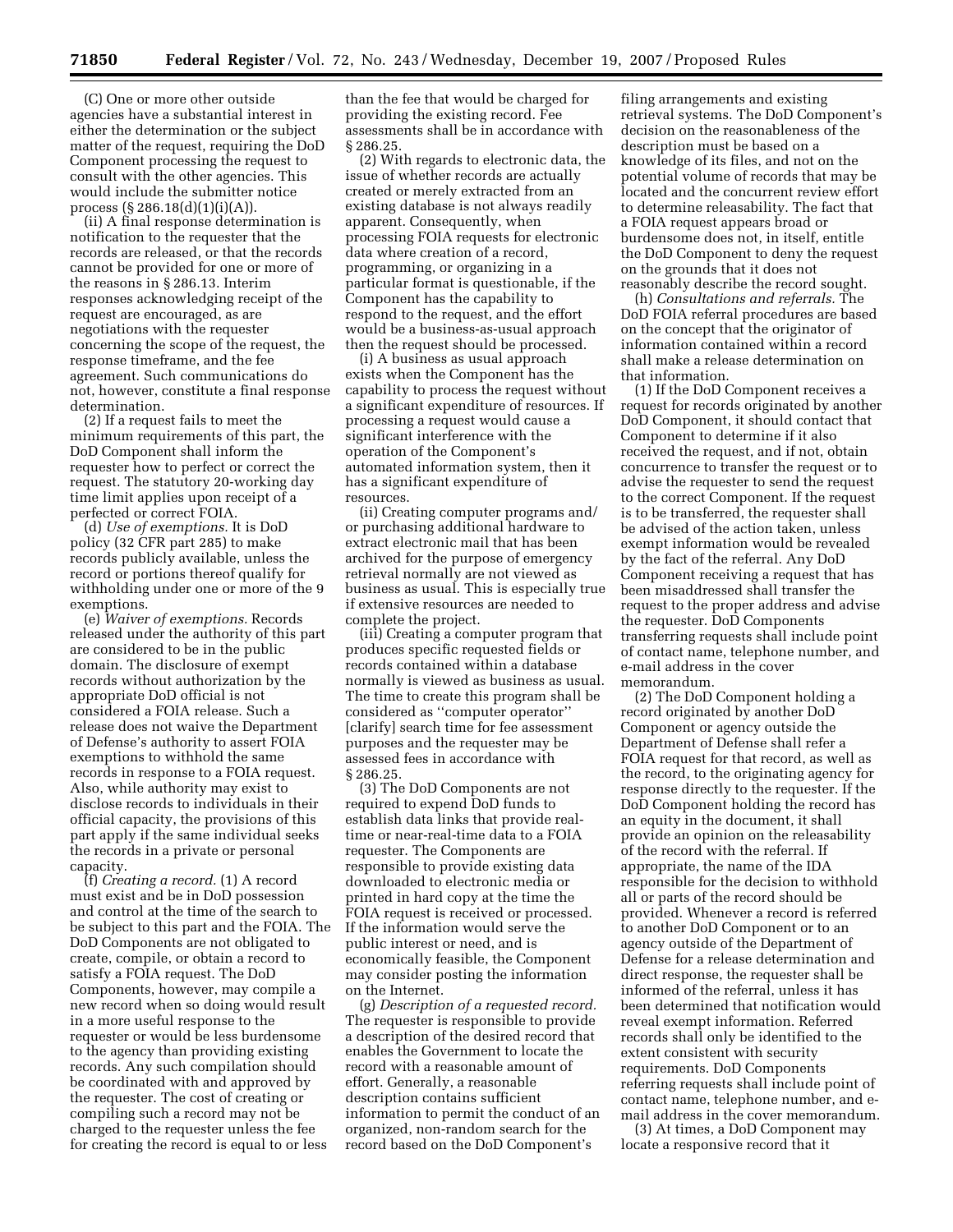originated and determine another DoD Component or agency outside the Department of Defense to have a valid interest or equity in the record. In such situations, the DoD Component shall consult with the other DoD Component or agency and obtain its release recommendation. The consulted agency will provide its release recommendation back to the originating Component, which will then respond to the requester. Normally, the requester will not be advised of this consultation unless information is withheld by the consulted agency. However, if the record was created for the use of the other DoD Component or agency by the originating DoD Component (e.g., Defense Contract Audit Agency audit reports), then the procedures of § 286.18(a) apply.

(4) DoD Components receiving transferred or referred requests shall answer them in accordance with the time limits established by the FOIA, this part, and their multi-track processing systems, based upon the date of initial receipt of the request at the referring component or agency.

(5) Prior to notifying a requester of a transfer or referral to another DoD Component or agency outside the Department of Defense, the DoD Component possessing the initial request shall, as appropriate, consult with the other agency to determine if that agency's association with the subject of the request is exempt. If the association is exempt, the DoD Component possessing the initial request will protect the association and any exempt information without revealing the identity of the protected agency. The protected agency shall be responsible for submitting the justifications required in any litigation.

(6) DoD Components locating records originating with the National Security Council (NSC), the White House, or the White House Military Office (WHMO) or containing information in which these agencies would have a concurrent reviewing interest, shall forward the records to the Executive Services Directorate, Office of Freedom of Information (OFOI). OFOI is also the FOIA Requester Service Center for the OSD/Joint Staff. Its address is at Appendix B to this part. The OFOI shall coordinate with the NSC, White House, or WHMO and return the records to the originating agency after coordination for response to the requester.

(7) On occasion, the Department of Defense receives FOIA requests for U.S. Government Accountability Office (GAO) records containing DoD information. Even though the GAO is outside the Executive Branch and not

subject to the FOIA, all FOIA requests for GAO documents containing DoD information received either from the public, or on referral from the GAO, shall be processed under the provisions of the FOIA.

(i) *Authentication.* At the request of a FOIA requester, records provided under this part shall be authenticated with an appropriate seal whenever necessary to fulfill an official Government or other legal function. This service is in addition to that required under the FOIA and is not included in the FOIA fee schedule. The DoD Components may charge a fee of \$5.20 for each authentication.

(j) *Combatant commands.* (1) The Combatant Commands are placed under the jurisdiction of the OSD, instead of the administering Military Department or the Chairman of the Joint Chiefs of Staff, for the purpose of administering the DoD FOIA Program. This policy represents an exception to the policies directed in DoD Directive 5100.3; it authorizes and requires the Combatant Commands to process FOIA requests in accordance with 32 CFR part 285 and this part. When requested, the Combatant Commands shall forward directly to the DFOIPO all correspondence associated with the appeal of an initial denial for records under the provisions of the FOIA. The Combatant Commands will advise requesters that they have the right to appeal any adverse determinations to the DFOIPO.

(2) The Combatant Commands shall comply with all provisions of this part that apply to the DoD Components except the appointments of an appellate authority and a FOIA Public Liaison.

(k) *Security clearances and access for FOIA personnel.* Due to the nature of their duties and responsibilities, FOIA personnel need access to all records requested through their respective offices, regardless of the sensitivity or classification of the information. The DoD Components shall ensure FOIA personnel have the appropriate clearances and accesses to perform their duties.

(l) *Use of Contractors in FOIA Administration.* According to DoD Instruction 1100.22 and OMB Circular A–76, there are certain functions, known as inherently governmental activities that cannot be outsourced to a contractor. Since some of the functions of the FOIA Officer are inherently governmental, the DoD Components shall be careful not to outsource those FOIA functions that are inherently governmental. Primarily, activities which require the exercise of substantial discretion in applying government

authority or in making decisions for the government are inherently governmental. Inherently governmental FOIA functions include:

(1) Formulating and/or approving FOIA policies and procedures.

(2) Making final determinations regarding whether to treat incoming correspondence as a FOIA or Privacy Act request.

(3) Deciding any issues regarding the scope or interpretation of the request.

(4) Determining the appropriateness of claimed exemptions.

(5) Approving the approach taken in negotiations/discussions with the requester.

(6) Deciding administrative appeals.

(7) Conducting final review of all outgoing correspondence, memoranda, and release packages.

(8) Drafting court documents for filing in FOIA lawsuit in which the government's legal strategy and affirmative defense are determined.

(9) Conducting FOIA training if it involves issues of DoD policy.

(10) Making final determination of requests for expedited processing, fee category, and fee waivers.

(m) *Records management.* FOIA records shall be maintained and disposed of in accordance with the National Archives and Records Administration General Records Schedule and DoD Component records schedules.

(n) *Relationship between the FOIA and the Privacy Act.* Not all requesters are knowledgeable of the appropriate statutory authority to cite when requesting records, nor are all of them aware of appeal procedures. In some instances, requesters may cite either the FOIA or 5 U.S.C. 552a, commonly known as the Privacy Act, or they may cite neither the FOIA nor the Privacy Act but will imply one or both. For these reasons, the below guidelines are provided to ensure requesters receive the greatest access rights under both statutes. Privacy Act requests can be made only by requesters asking for information on themselves contained within a Privacy Act system of records. If the requested information is on another person, the Privacy Act does not apply. These requests shall be processed under the FOIA.

(1) Requesters who seek records about themselves contained in a Privacy Act system of records, and who cite or imply the FOIA and/or the Privacy Act, will have their requests processed under the provisions of both the Privacy Act and the FOIA. If the Privacy Act system of records is exempt from the provisions of 5 U.S.C. 552a(d)(1), and if the records, or any portion thereof, are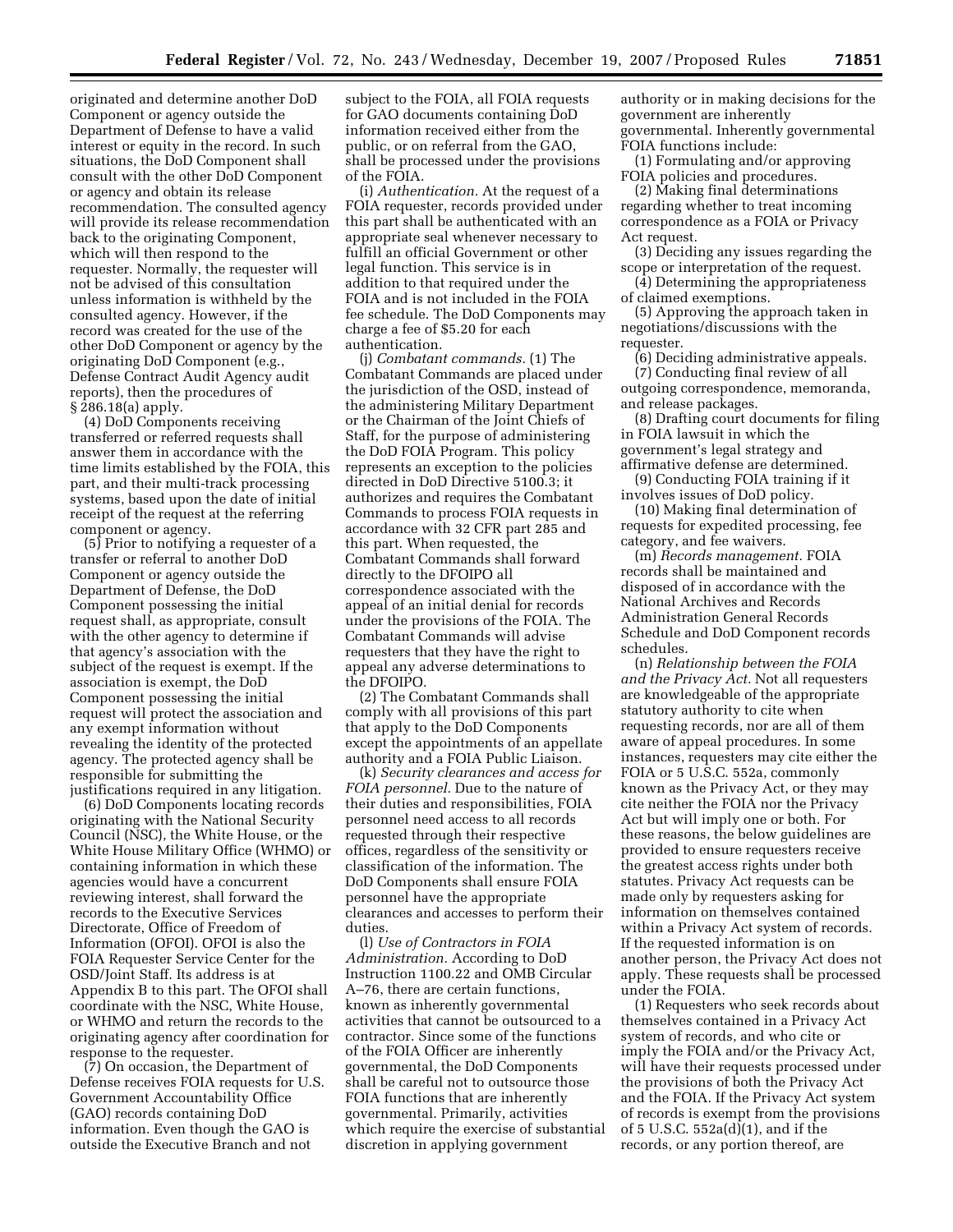exempt under the FOIA, the requester shall be so advised with the appropriate Privacy Act and FOIA exemption(s). Appeals shall be processed under both the FOIA and the Privacy Act.

(2) Requesters who seek records about themselves that are not contained in a Privacy Act system of records and who cite or imply the Privacy Act will have their requests processed under the provisions of the FOIA, since the Privacy Act does not apply to these records. Appeals shall be processed under the FOIA.

(3) Requesters who seek access to agency records and who cite or imply the FOIA will have their requests and appeals processed under the FOIA.

(4) If the record is required to be released under the FOIA, the Privacy Act does not bar its disclosure. Unlike the FOIA, the Privacy Act applies only to U.S. citizens and aliens admitted for permanent residence.

(5) Requesters shall be advised in the final response letter which statutory authorities were used, inclusive of appeal rights.

(o) *Non-responsive information in responsive records.* The DoD Components shall interpret FOIA requests liberally when determining which records are responsive, and may release non-responsive information. Responsive documents may contain large amounts of non-responsive information, the review of which may cause delays in responding to the requester. In these cases, the DoD Components should identify the information which is non-responsive, redact it, and annotate it as nonresponsive. The Components shall not apply these procedures to documents that have a relatively small percentage of non-responsive information. Additionally, redactions of nonresponsive information shall not be made in sections smaller than the paragraph level. That is, a nonresponsive sentence within an otherwise responsive paragraph shall not be redacted as non-responsive.

(p) *Honoring form or format requests.*  The DoD Components shall provide the record in any form or format requested if the record is readily reproducible in that form or format in the Component's automated system. Every effort will be made to ensure the copy provided is in a reasonably usable form. The DoD Components shall make reasonable efforts to use available office equipment to digitally reproduce hard copy records onto digital media. If a Component must outsource to reproduce a record into the requested format, the readilyreproducible criterion is not met. In responding to requests for records, the

DoD Components shall make reasonable efforts to search for records in electronic form or format if maintained in automated systems, except when such efforts would significantly interfere with the operation of the automated systems. Such determinations shall be made on a case by case basis.

(q) *Annual report.* The Annual FOIA Report is mandated by 5 U.S.C. 552(e)(1) and completed on a fiscal year basis. Additionally, E.O. 13392 requires additional reporting in the annual report through fiscal year 2007. Due to the magnitude of the requested statistics and the need to ensure accuracy, the DoD Components shall track this data as requests are processed. This will also facilitate quick compilation of the statistics in completing the report.

(1) Each September, DFOIPO shall post on its Web site instructions to the Components concerning Component input for the annual report. The DoD Components shall forward their report to DFOIPO no later than November 30. In turn, the DA&M shall produce a consolidated report for submission to the Attorney General, and will place a copy of this report on the Internet for public access. The DoD Components shall use the current edition of DD Form 2564, ''Annual Report: Freedom of Information Act.''

(2) This reporting requirement is assigned Report Control Symbol DD– DA&M(A)1365, Freedom of Information Act Report to Congress.

# **Subpart B—FOIA Reading Rooms**

#### **§ 286.7 Requirements.**

(a) *Reading room.* The FOIA requires records described in 5 U.S.C. 552(a)(2)(A), (B), (C), and (D) be made available in an appropriate facility where the public may inspect or copy them. This facility is known as the ''FOIA reading room''. In addition to these records, the DoD Components may elect to place other records in their reading rooms. The DoD Components shall comply with this provision of the FOIA by providing a location accessible to the public for viewing these documents. In lieu of paper copies, the Component may digitize the documents and have them available on a personal computer in the reading room. The DoD Components may share reading room facilities if the public is not unduly inconvenienced, and also may establish decentralized reading rooms.

(b) *Electronic reading room.* The FOIA requires records described in 5 U.S.C. 552(a)(2)(A), (B), (C), and (D) and created on or after November 1, 1996, be made available electronically. The DoD Components will meet the electronically available requirement by posting the records in an electronic reading room on their FOIA Requester Service Center Web sites.

(1) These electronic reading rooms will have four designated sections, each one corresponding to one of the four sections described in paragraph (b) of this section. If a Component does not have relevant documents to post in any of the four sections of the FOIA Requester Service Center electronic reading room, that section of the reading room will contain the annotation that no documents apply.

(2) If a DoD Component has documents that meet the qualifications of 5 U.S.C. 552(a)(2)(A), (B), (C), and (D) posted on a separate Web site, the Component's FOIA Requester Service Center is not required to post these same documents. Instead, the electronic reading room shall link to the other Web site. For example, if a Component maintains electronic copies of its issuances on a separate Web site, then the (a)(2)(C) section of the electronic reading room shall have a link to that site.

(3) *Exemptions.* All information that qualifies for withholding under one or more of the FOIA exemptions described in § 286.14 of this part shall be deleted from all 5 U.S.C. 552(a)(2) records that are made available to the public.

### **§ 286.8 Record availability.**

5 U.S.C. 552(a)(2)(A), (B), (C), and (D) records are:

(a) *''(a)(2)(A)'' records.* Final opinions, including concurring and dissenting opinions, and orders made in the adjudication of cases, as defined in 5 U.S.C. 551, that may be cited, used, or relied on as precedents in future adjudications.

(b) *''(a)(2)(B)'' records.* Statements of policy and interpretations that have been adopted by the agency and are not published in the **Federal Register**.

(c) *''(a)(2)(C)'' records.* Administrative staff manuals and instructions, or portions thereof, that establish DoD policy or interpretations of policy that affect the public. This provision does not apply to instructions for employees on tactics and techniques to be used in performing their duties, or to instructions relating only to the internal management of the DoD Component. Examples of manuals and instructions not normally made available are:

(1) Those issued for audit, investigation, and inspection purposes, or those that prescribe operational tactics, standards of performance, or criteria for defense, prosecution, or settlement of cases.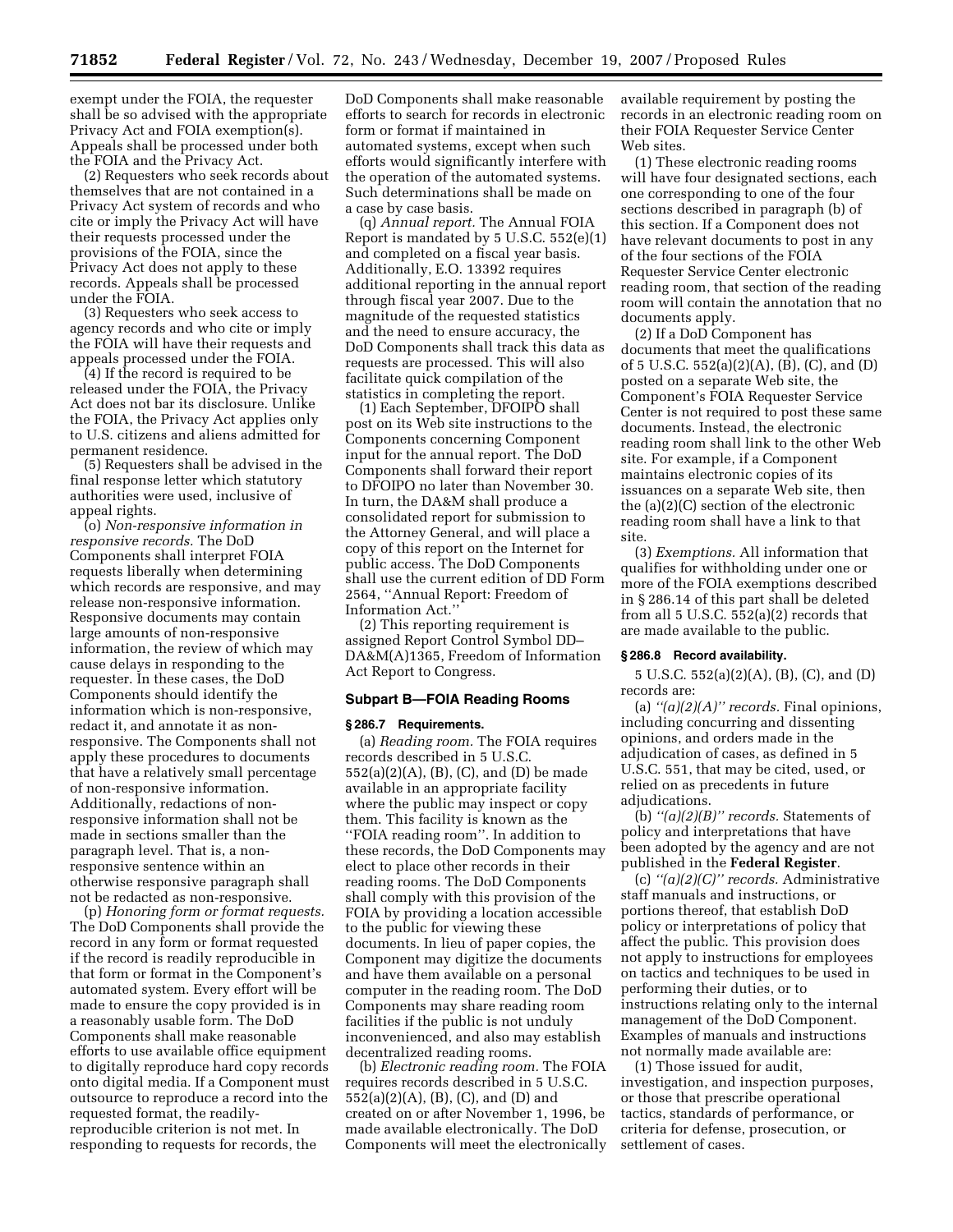(2) Operations and maintenance manuals and technical information concerning munitions, equipment, systems, and intelligence activities.

(d) *''(a)(2)(D)'' records.* Records released to the public pursuant to 5 U.S.C. 552(a)(3) because of the nature of the subject matter, have become or are likely to become the subject of subsequent requests for substantially the same records. Two additional requests satisfy the criterion of subsequent requests. These records are referred to as ''FOIA-processed (a)(2) records.''

(1) The DoD Components shall decide on a case by case basis whether records fall into this category, based on the following factors:

(i) The previous experience of the DoD Component with similar records.

(ii) The particular circumstances of the records involved, including their nature and the type of information they contain.

(iii) The identity and number of requesters and whether there is widespread press, historic, or commercial interest in the records.

(2) This provision of § 286.8 is intended for situations where public access in a timely manner is important. It is not intended to apply where there may be a limited number of requests over a short period of time from a few requesters. The DoD Components may remove the (a)(2)(D) records from their Web site when the appropriate officials determine that access is no longer necessary according to the factors of § 286.8(d)(1).

(3) Should a requester submit a FOIA request for FOIA-processed ''(a)(2)'' records and insist that it be processed, the DoD Components shall process the request. However, the DoD Components have no obligation to process a FOIA request for  $552(a)(2)(A)$ ,  $(B)$ , and  $(C)$ records because these records are required to be made available to the public.

### **§ 286.9 Indexes.**

(a) *''(a)(2)'' records.* (1) Each DoD Component shall maintain in each FOIA reading room an index of records described in § 286.7 that are issued, adopted, or promulgated, after July 4, 1967.

 $(2)$  Any " $(a)(2)$ " record relied on, used, or cited as precedent by an agency against a party that is issued, promulgated, or adopted after July 4, 1967, must be indexed and either made available or published, or the individual must have actual and timely notice of the contents of such records. Such records issued, promulgated, or adopted before July 4, 1967, need not be indexed, but must be made available

upon request if not exempted under § 286.13.

(3) Each DoD Component shall promptly publish quarterly or more frequently, and distribute by sale or otherwise, copies of each index of ''(a)(2)'' records or supplements thereto, unless it publishes in the **Federal Register** an order containing a determination that publication is unnecessary and impracticable. A copy of each index or supplement not published shall be provided to a requester at a cost not to exceed the direct cost of duplication as set forth in § 286.24 of this part.

(4) Each index of ''(a)(2)'' records or supplement thereto shall be arranged by topical or descriptive words, rather than by case name or numbering system, so that the public can readily locate material. Case name and numbering arrangements may also be included for DoD Component convenience.

(5) Listing of electronically available ''(a)(2)'' documents in a Component's electronic reading room satisfies this requirement.

(b) *Major information systems.* 5 U.S.C.  $552(g)(1)$  and  $(2)$  require agencies to make publicly available an index of all major information systems and a description of major information and record locator systems. This requirement will be met for the entire Department of Defense by DFOIPO on its Web site.

# **§ 286.10 ''(a)(1)''records.**

(a) Although (a)(1) records are not required to be made available in response to FOIA requests or in FOIA reading rooms, they shall be made available when feasible. Examples of ''(a)(1)'' records are descriptions of an agency's central and field organization and, to the extent they affect the public, rules of procedures; descriptions of forms available; instructions as to the scope and contents of papers, reports, or examinations; and any amendments, revisions, or reports of the aforementioned records.

(b) In accordance with 5 U.S.C. 552(a)(1), each DoD Component shall disclose, through publication in the **Federal Register**, information describing its organization, functions, procedures, substantive rules, and statements of general policy. Any available index of DoD Component records published in the **Federal Register**, in addition to ''(a)(1)'' records, shall be made available to the public in DoD Component FOIA reading rooms and electronically.

# **Subpart C—Exemptions**

### **§ 286.13 General provisions.**

(a) Records that meet FOIA exemption criteria may be withheld from public disclosure and need not be published in the **Federal Register**, made available in a reading room, or provided in response to a FOIA request.

(b) Nine types of records may be withheld in whole or in part from public disclosure unless otherwise prescribed by law. In addition, a discretionary release of a record to one requester shall prevent the withholding of the same record under a FOIA exemption if the record is subsequently requested by someone else. However, a FOIA exemption may be invoked to withhold information that is similar or related that has been the subject of a discretionary release.

(c) In applying exemptions, the identity of the requester and the purpose for which the record is sought are irrelevant, with the exception that an exemption may not be invoked where the particular interest to be protected is the requester's interest.

(d) The DoD Components may have a situation where, in responding to a FOIA request, admitting the existence or nonexistence of a record would itself reveal information protected from release by one of the 9 Exemptions. In this situation, the DoD Component shall neither confirm nor deny the existence or nonexistence of the requested record. This is commonly called a ''Glomar'' response (U.S. Attorney General Memorandum), and the appropriate exemption must be cited in the response. This situation most commonly arises with Exemptions 1, 6, and 7; however, it could arise with other exemptions. A ''refusal to confirm or deny'' response must be used consistently, not only when a record exists, but also when a record does not exist. If not used consistently, the pattern of a ''no record'' response when a record does not exist, and a ''refusal to confirm or deny'' when a record does exist, will itself disclose exempt information.

#### **§ 286.14 Applying the FOIA exemptions.**

The 9 types of exempted records and procedures for applying them are as follows:

(a) *Exemption 1.* Pursuant to 5 U.S.C. 552(b)(1), records properly and currently classified in the interest of national defense or foreign policy, as specifically authorized under the criteria established by an existing Executive Order establishing classification criteria and implemented by regulation, such as DoD 5200.1–R,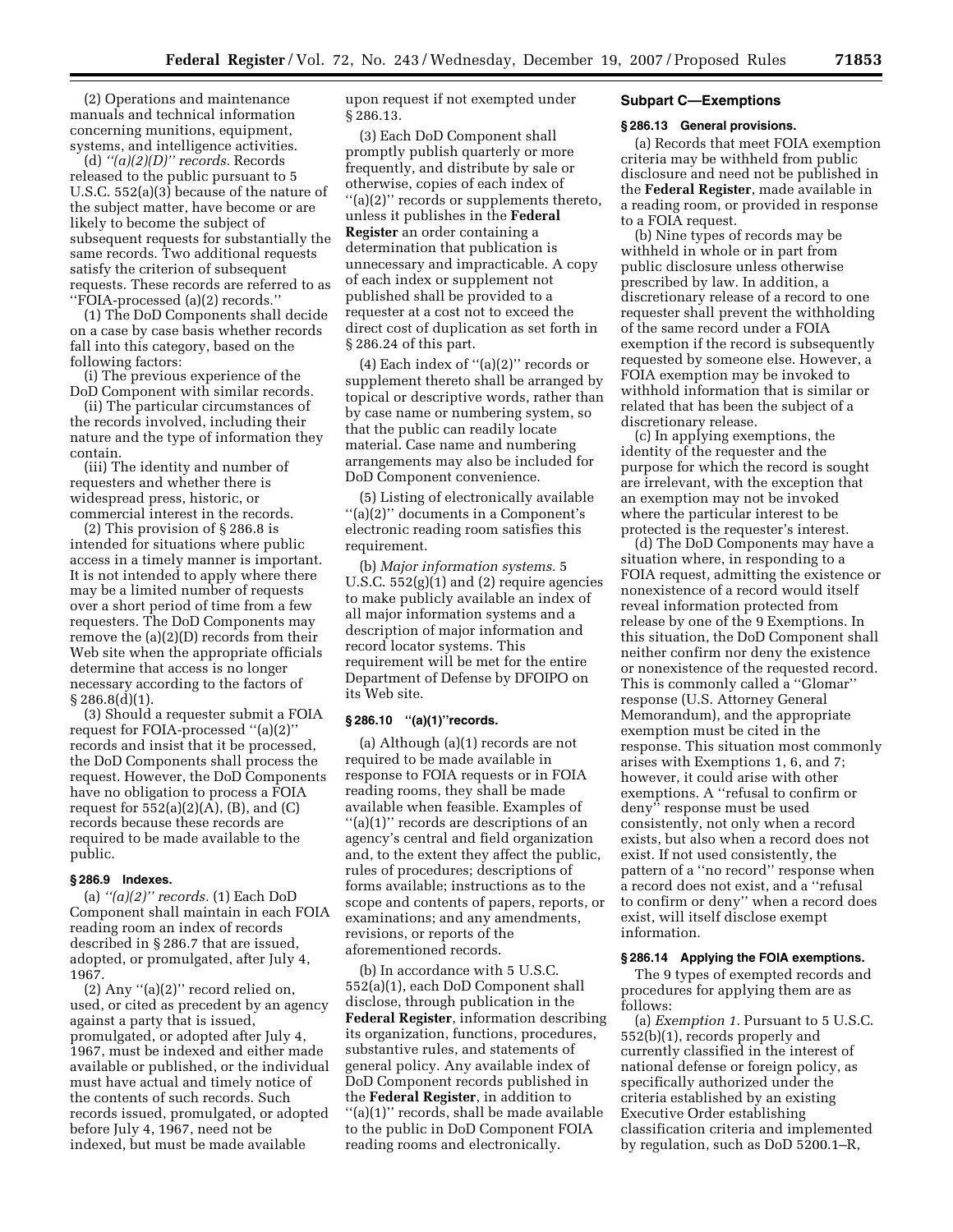are exempt from disclosure. If the responsive information is not classified at the time of the FOIA request, a classification review may be undertaken to determine whether the information should be classified. The procedures in DoD 5200.1–R apply in this situation. If the information qualifies as Exemption 1 information, there is no discretion regarding its release. The requester will be advised as to which sections of the Executive Order apply in determining the information classified. In addition, Exemption 1 shall be invoked when the following situations are apparent:

(1) Individual items of unclassified information, when compiled, reveal additional associations or relationships that meet the standard for classification under an existing Executive Order and DoD 5200.1–R, and are not otherwise revealed in the individual items of information. This is known as the "mosaic," or "compilation" approach.

(2) The existence or nonexistence of a record would itself reveal classified information.

(b) *Exemption 2.* Pursuant to 5 U.S.C. 552(b)(2), records related solely to the internal personnel rules and practices of the Department of Defense or any of the DoD Components are exempt from disclosure. This exemption has two profiles, high " $(b)(2)$ " and low " $(b)(2)$ ."

(1) *High ''(b)(2).''* Records qualifying under high ''(b)(2)'' are those containing or constituting rules, regulations, orders, manuals, directives, instructions, and unclassified portions of security classification guides, the release of which would allow circumvention of these rules, regulations, and policies, thereby substantially hindering the effective performance of the mission of the Department of Defense. Examples include:

(i) Critical infrastructure information that reasonably could be expected to enable someone to succeed in causing the harms described in Homeland Security Presidential Directive 7.2 This exempt information could include agency vulnerability assessments or evaluations of items of critical infrastructure that are internal to the Government.

(ii) Those operating rules, guidelines, and manuals for DoD investigators, inspectors, auditors, or examiners that must be protected in order for the DoD Component to fulfill a legal requirement.

(iii) Personnel and other administrative matters, such as

examination questions and answers used in training courses or in the determination of the qualifications of candidates for employment, entrance on duty, advancement, or promotion.

(iv) Computer software (Governmentowned), the release of which would allow circumvention of a statute or of DoD rules, regulations, orders, manuals, directives, or instructions. In this situation, the use of the software must be closely examined to ensure a circumvention possibility exists.

(2) *Low ''(b)(2).''* Records qualifying under low  $\cdot$ (b)(2)" are those that are trivial and housekeeping in nature for which there is no legitimate public interest or benefit to be gained by release, and for which processing the request would constitute an administrative burden. Examples include rules for personnel use of parking facilities or regulation of lunch hours, statements of policy as to sick leave, and administrative data such as file numbers, mail routing stamps, initials, data processing notations, brief references to previous communications, and other like administrative markings.

(c) *Exemption 3.* Pursuant to 5 U.S.C. 552(b)(3), records concerning matters that another statute specifically exempts from disclosure are exempt under this exemption. This exemption allows for the withholding of information because its release is prohibited by another statute only if one of two disjunctive requirements is met: The statute requires that the information be withheld from the public in such a manner as to leave no discretion on the issue, or the statute establishes particular criteria for withholding or refers to particular types of matters to be withheld. The DFOIPO maintains on its Web site a list of Exemption 3 statutes used within the Department of Defense.

(d) *Exemption 4.* Pursuant to 5 U.S.C. 552(b)(4), records containing trade secrets or commercial or financial information received by the DoD Component from a person or organization outside the Government are exempt from release. Information protected by this exemption must be trade secrets or commercial or financial records, the disclosure of which is likely to cause substantial harm to the competitive position of the submitter providing the information; impair the Government's ability to obtain necessary information in the future; or impair some other legitimate Government interest. If the information qualifies as Exemption 4 information, there is no discretion in its release.

(1) Examples of information protected by Exemption 4 include:

(i) Commercial or financial information received in confidence in connection with loans, bids, contracts, or proposals.

(ii) Statistical data and commercial or financial information concerning contract performance, income, profits, losses, and expenditures.

(iii) Personal statements given in the course of inspections, investigations, or audits.

(iv) Financial data provided by private employers in connection with locality wage surveys that are used to fix and adjust pay schedules applicable to the prevailing wage rate of employees within the Department of Defense.

(v) Scientific and manufacturing processes or developments concerning technical or scientific data or other information submitted with an application for a research grant, or with a report while research is in progress.

(vi) Technical or scientific data developed by a contractor or subcontractor exclusively at private expense, or developed in part with Federal funds and in part at private expense. The contractor or subcontractor must retain legitimate proprietary interests in such data in accordance with 10 U.S.C. 2320–2321 and DoD Federal Acquisition Regulation Supplement, Chapter 2 of title 48 Code of Federal Regulations, Subpart 227.71– 227.72. Technical data developed exclusively with Federal funds may be withheld under Exemption 3, if it meets the criteria of 10 U.S.C. 130 and 48 CFR. See § 286.14.

(vii) Copyrighted information under 17 U.S.C. 106.

(viii) Proprietary information submitted strictly on a voluntary basis, absent any exercised authority prescribing criteria for submission. Examples of exercised authorities prescribing criteria for submission are statutes, Executive Orders, regulations, invitations for bids, requests for proposals, and contracts. Submission of information under these authorities is not voluntary.

(2) When the Components receive FOIA requests for information that could be protected by this Exemption, submitter notice shall be provided. See § 286.2.

(e) *Exemption 5.* Pursuant to 5 U.S.C. 552(b)(5), inter-agency or intra-agency memorandums or letters containing information considered privileged in litigation are exempt from disclosure. The courts have construed ''privileged in litigation'' to mean information that is normally privileged in the civil discovery context (U.S. Department of

<sup>2</sup>Copies of Homeland Security Presidential Directive can be viewed at *http:// [www.whitehouse.gov/news/releases/2003/12/](http://www.whitehouse.gov/news/releases/2003/12/20031217-5.html)  20031217-5.html.*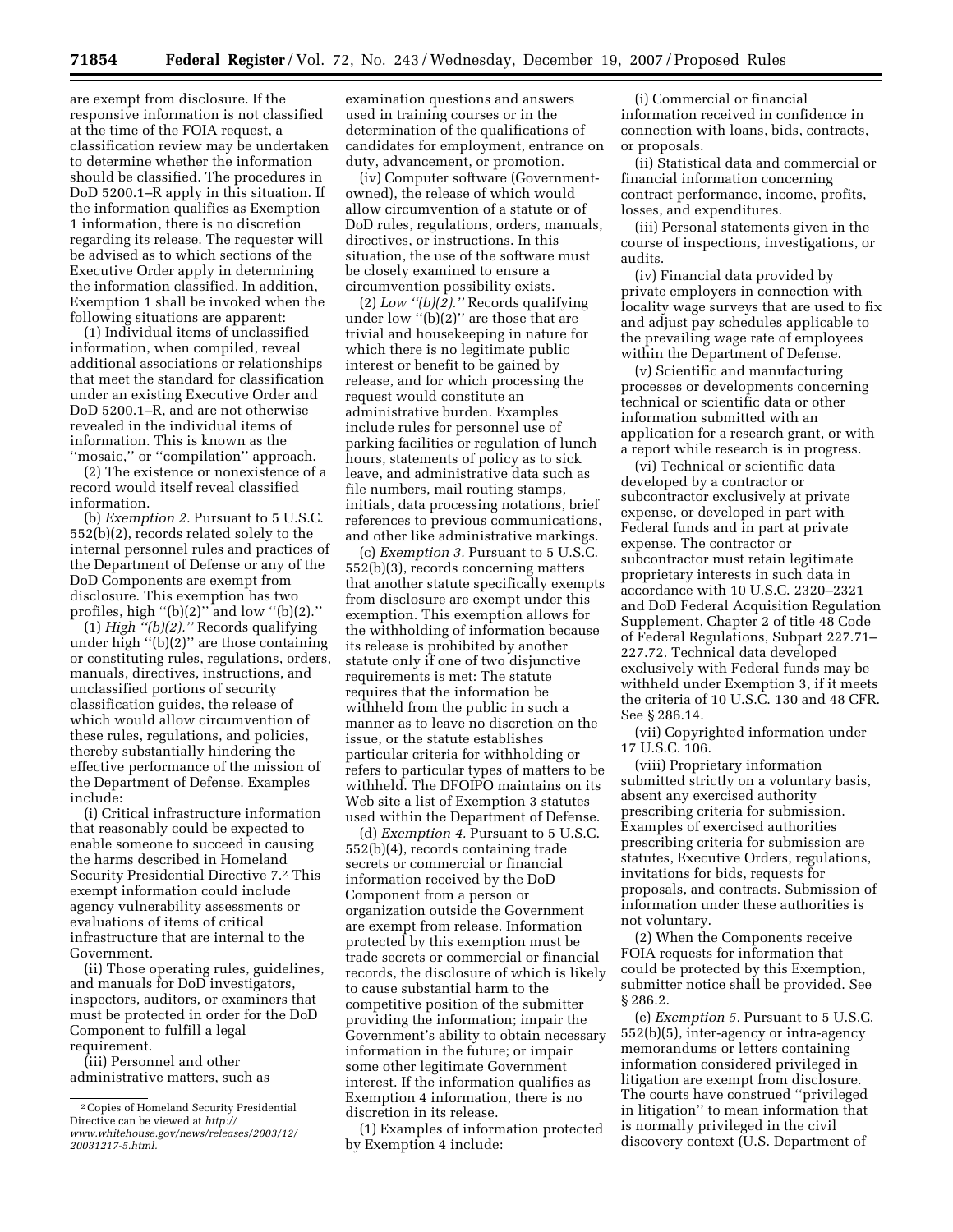Justice (DOJ) Guide).3 Merely being an internal record is an insufficient basis for withholding under this exemption. Records that are not available routinely through the discovery process in the course of litigation with the agency because they are privileged should not be withheld under this exemption. The most common discovery privileges have been incorporated into Exemption 5. These privileges are the deliberative process, the attorney work product, and the attorney client privilege.

(1) *Threshold.* (i) A document must meet the threshold requirement of being an inter- or intra-agency document before the proper privilege can be identified in any given case. Because in many instances the Government must seek expert advice from external entities (or consultants), the courts developed an ''outside consultant'' test which helps in determining whether such an external entity qualifies as an ''agency'' for the purposes of this exemption. If an entity meets the test, then documents it originates may be protected by Exemption 5.

(ii) The Components should be careful to ensure that the outside consultant is not an interested party in the agency decision-making process. In 2001, the U.S. Supreme Court ruled that the threshold of Exemption 5 does not encompass communications between an outside consultant (in this case, several Indian tribes) and the Government (the U.S. Department of the Interior (DOI)). In this case, the outside consultants offered an expert opinion on an issue under consideration by DOI. The Supreme Court found that the tribes had an interest in the outcome of the DOI final decision; therefore, the DOI communications did not meet the threshold of Exemption 5. (DOJ FOIA Post Web site)

(2) The privileges and types of information protected by Exemption 5 include:

(i) *Deliberative process privilege.* To withhold information under this privilege, the information must be both deliberative and predecisional, and part of the decision-making process. Deliberative means the information is internal advice, recommendations, or subjective evaluations, as contrasted with factual matters, that are reflected in records relied upon in the decisionmaking process of an agency, whether within or among agencies. Predecisional means the information was created before the decision maker reached a final decision. Factual information

cannot be withheld from a requester under Exemption 5 except under one of two circumstances. The first circumstance is when the author of a document selects specific facts out of a larger group of facts and this very act is deliberative in nature. This information qualifies for withholding because its release would reveal the author's internal thought processes. The second circumstance exists when the factual information is so inextricably connected to the deliberative material that its disclosure would expose or cause harm to the agency's deliberations. A direction or order from a superior to a subordinate generally does not qualify as a deliberative process document if it constitutes policy guidance or a decision. However, correspondence from a superior to a subordinate may qualify if it constitutes a discussion of preliminary matters or a request for information or advice that would be relied upon in the decision-making process. An agency's final decision cannot be withheld under the privilege unless it becomes part of another, higher-level decision-making process (such as the agency budgetary process). The deliberative process privilege is temporal in nature because once the final agency decision is made the privilege cannot be used to withhold the final decision or any post-decisional documents related to the decision. Examples of deliberative process documents include:

(A) Staff papers, to include afteraction reports, inspection reports, lessons learned, and situation reports containing staff evaluations, advice, opinions, or suggestions.

(B) Advice, suggestions, or evaluations prepared on behalf of the Department of Defense by individual consultants or by boards, committees, councils, groups, panels, conferences, commissions, task forces, or other similar groups that are formed for the purpose of obtaining advice and recommendations.

(C) Evaluations by DoD Component personnel of contractors and their products.

(D) Information of a speculative, tentative, or evaluative nature, or such matters as proposed plans to procure, lease, or otherwise acquire and dispose of materials, real estate, facilities or functions, when such information would provide undue or unfair competitive advantage to private personal interests or would impede legitimate Government functions.

(E) Agency materials underlying the President's budget decisions as described in OMB Circular No. A–11. This includes planning, programming, and budgetary information that is involved in the defense planning and resource allocation process and outyear discretionary data.

(ii) *Attorney client privilege.* This privilege protects confidential communications between an attorney and a client relating to legal matters for which the client has sought professional advice. The information the client supplies to the attorney and the advice the attorney gives to the client in return are protected under this privilege. Courts extend the ''confidential'' element of this privilege to lower echelon Government employees because it is recognized when the Government is seeking legal advice it usually involves more than one client and one attorney. This privilege cannot be used if confidentiallity is compromised.

(iii) *Attorney work product privilege.*  This privilege protects documents prepared by an attorney or at an attorney's direction in reasonable anticipation of litigation. Unlike the deliberative process privilege, under the attorney work product privilege all of the information can be withheld, including the facts. Similarly, this privilege has no time limit. This privilege can be used after the litigation is complete.

(iv) *Government trade secret privilege.*  This privilege protects trade secrets or other confidential research, development, or commercial information owned by the Government, where premature release is likely to affect the Government's negotiating position or other commercial interest.

(v) *Aircraft accident witness statements privilege.* This privilege protects witness statements generated during military aircraft accident investigations.

(vi) *Presidential communications privilege.* This privilege protects communications among the President and his advisors created within an agency to assist the President in the exercise of his nondelegable constitutional duties.

(f) *Exemption 6.* Pursuant to 5 U.S.C. 552(b)(6), information in personnel and medical files, as well as similar in other files, that if disclosed to a requester other than the person whom the information is about, would result in a clearly unwarranted invasion of personal privacy is exempt from disclosure. If the information qualifies as Exemption 6 information, there is no discretion in its release.

(1) When applying this exemption, an agency must balance the public interest in disclosure and the individual's privacy interest. When there is no public interest in the requested

<sup>3</sup>Copies of U.S. Department of Justice (DOJ) Guide can be viewed at *[http://www.usdoj.gov/oip/](http://www.usdoj.gov/oip)  .*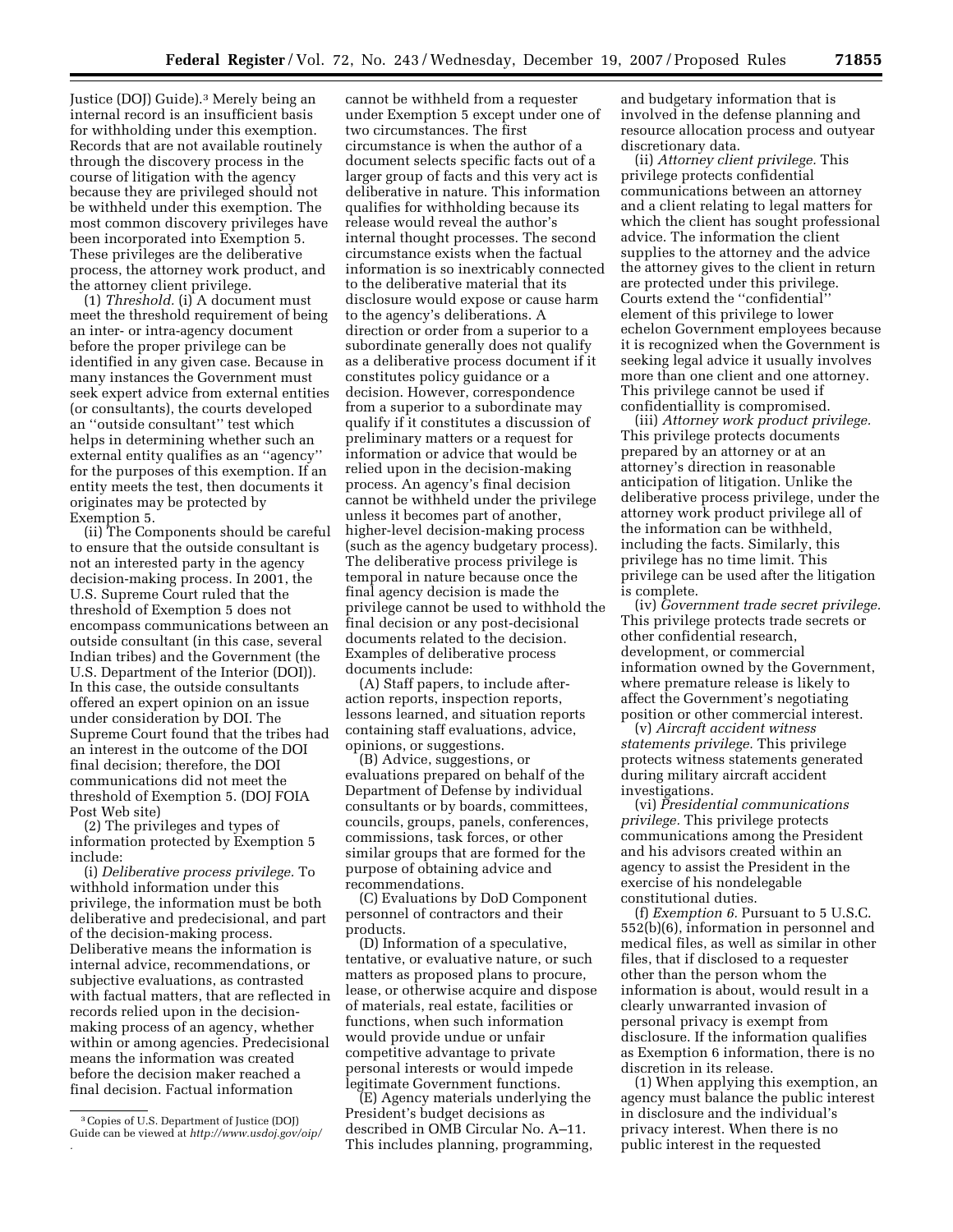information, the information can be withheld even if there is only a negligible privacy interest. The public interest to be considered when applying this exemption is whether the information sheds light on the operations or activities of the Federal government. The requester has the burden to show there is a public interest in disclosure.

(2) A privacy interest may exist in personal information even though the information has been disclosed at some place and time. This is known as the concept of practical obscurity. For example, information that was once publicly known (a court-martial trial 40 years ago) may no longer be in the public's eye and has faded from memory. In this case, the privacy interest in this type of situation may have increased over time, the public interest may have decreased over time, and therefore an agency can now withhold the once public information.

(3) Examples of other files containing personal information similar to that contained in personnel and medical files include:

(i) Those files compiled to evaluate or adjudicate the suitability of candidates for civilian employment or membership in the Armed Forces, and the eligibility of individuals (civilian, military, or contractor employees) for security clearances or for access to particularly sensitive classified information.

(ii) Files containing reports, records, and other material pertaining to personnel matters in which administrative action, including disciplinary action may be taken.

(4) On November 9, 2001, subsequent to the President declaring a national emergency, the DA&M issued a memorandum authorizing the DoD Components to withhold lists of personally identifying information of DoD personnel, to include active duty military personnel, civilian employees, contractors, members of the National Guard and Reserves, and military dependents. Additionally, personally identifying information of DoD military and civilian personnel who are assigned to overseas, sensitive, or routinely deployable, units is exempt from release under Exemption 3, with section 130b of 10 U.S.C. as the withholding statute. Names and duty addresses (postal and/ or e-mail) published in telephone directories, organizational charts, rosters, and similar materials for personnel are considered ''lists of personally identifying information;'' and therefore qualify for withholding under Exemption 6 (and Exemption 3 if applicable).

(5) Home addresses, telephone numbers, and private e-mail addresses are normally protected by this exemption. This includes lists of home addressees and military quarters' addressees that do not include the occupants' names.

(6) This exemption shall not be used in an attempt to protect the privacy of a deceased person. It may be used to protect the privacy of the deceased person's surviving family members if disclosure would rekindle grief, anguish, pain, embarrassment, or even disruption of peace of mind of surviving family members. In such situations, the DoD Components shall balance the surviving family members' privacy interests and the public's interest to determine its releasability.

(7) This exemption also applies when the fact of the existence or nonexistence of a responsive record would itself reveal information in which a privacy interest exists, and the public interest in disclosure is not sufficient to outweigh the privacy interest. In this situation, the DoD Components shall neither confirm nor deny the existence or nonexistence of the record being requested. This is known as a ''Glomar response'', and Exemption 6 must be cited in the response. Refusal to confirm or deny should not be used when:

(i) The person whose personal privacy is in jeopardy has provided the requester with a privacy waiver.

(ii) The person seeking access to an agency record initiated or directly participated in an investigation that leads to the creation of that record.

(iii) The person whose personal privacy is in jeopardy is deceased, the agency is aware of that fact, and disclosure would not invade the privacy of the deceased's family.

(g) *Exemption 7*. Pursuant to 5 U.S.C. 552(b)(7), records or information compiled for law enforcement purposes are exempt from disclosure upon the identification of one of the six harms delineated in the 6 subparts of Exemption 7. Law enforcement purposes include civil, criminal, military, regulatory, and administrative law, including the implementation of Executive Orders or regulations issued pursuant to law. This exemption may be invoked to prevent disclosure of documents not originally created for, but later gathered for, law enforcement purposes.

(1) *Conditions under which exception 7 applies.* Exemption 7 applies only when production of such law enforcement records or information:

(i) *Exemption 7A.* This applies when the disclosure of law enforcement records could reasonably be expected to interfere with enforcement proceedings  $(5 \text{ U.S.C. } 552(b)(7)(A)).$ 

(ii) *Exemption 7B.* This applies when the disclosure of law enforcement records would deprive a person of the right to a fair trial or to an impartial adjudication (5 U.S.C. 552(b)(7)(B)).

(iii) *Exemption 7C*. This applies when the disclosure of law enforcement records could reasonably be expected to constitute an unwarranted invasion of the personal privacy of a living person, including surviving family members of an individual identified in such a record (5 U.S.C 552(b)(7)(C)).

(iv) *Exemption 7D*. This applies when the disclosure of law enforcement records could reasonably be expected to disclose the identity of a confidential source, including a source within the Department of Defense; a state, local, or foreign agency or authority; or any private institution that furnishes the information on a confidential basis; and could disclose information furnished from a confidential source and obtained by a criminal law enforcement authority in a criminal investigation or by an agency conducting a lawful national security intelligence investigation (section 5 U.S.C. 552(b)(7)(D)).

(v) *Exemption 7E.* This applies when the disclosure of law enforcement records would disclose techniques and procedures for law enforcement investigations or prosecutions, or would disclose guidelines for law enforcement investigations or prosecutions, if such disclosure could reasonably be expected to risk circumvention of the law (5 U.S.C.  $552(b)(7)(E)$ .

(vi) *Exemption 7F.* This applies when the disclosure of law enforcement records could reasonably be expected to endanger the life or physical safety of any individual (5 U.S.C. 552(b)(7)(F)).

(2) *Examples of Exemption 7 applications.* (i) Statements of witnesses and other material developed during the course of the investigation and all materials prepared in connection with related Government litigation or adjudicative proceedings may be exempt from disclosure pursuant to Exemptions 7A, 7C, and/or 7D.

(ii) The identity of firms or individuals being investigated for alleged irregularities involving contracting with the Department of Defense when no indictment has been obtained nor any civil action filed against them by the United States may be exempt from disclosure pursuant to Exemptions 7A and/or 7C.

(iii) Information obtained in confidence, expressed or implied, in the course of a criminal investigation by a criminal law enforcement agency or a lawful national security intelligence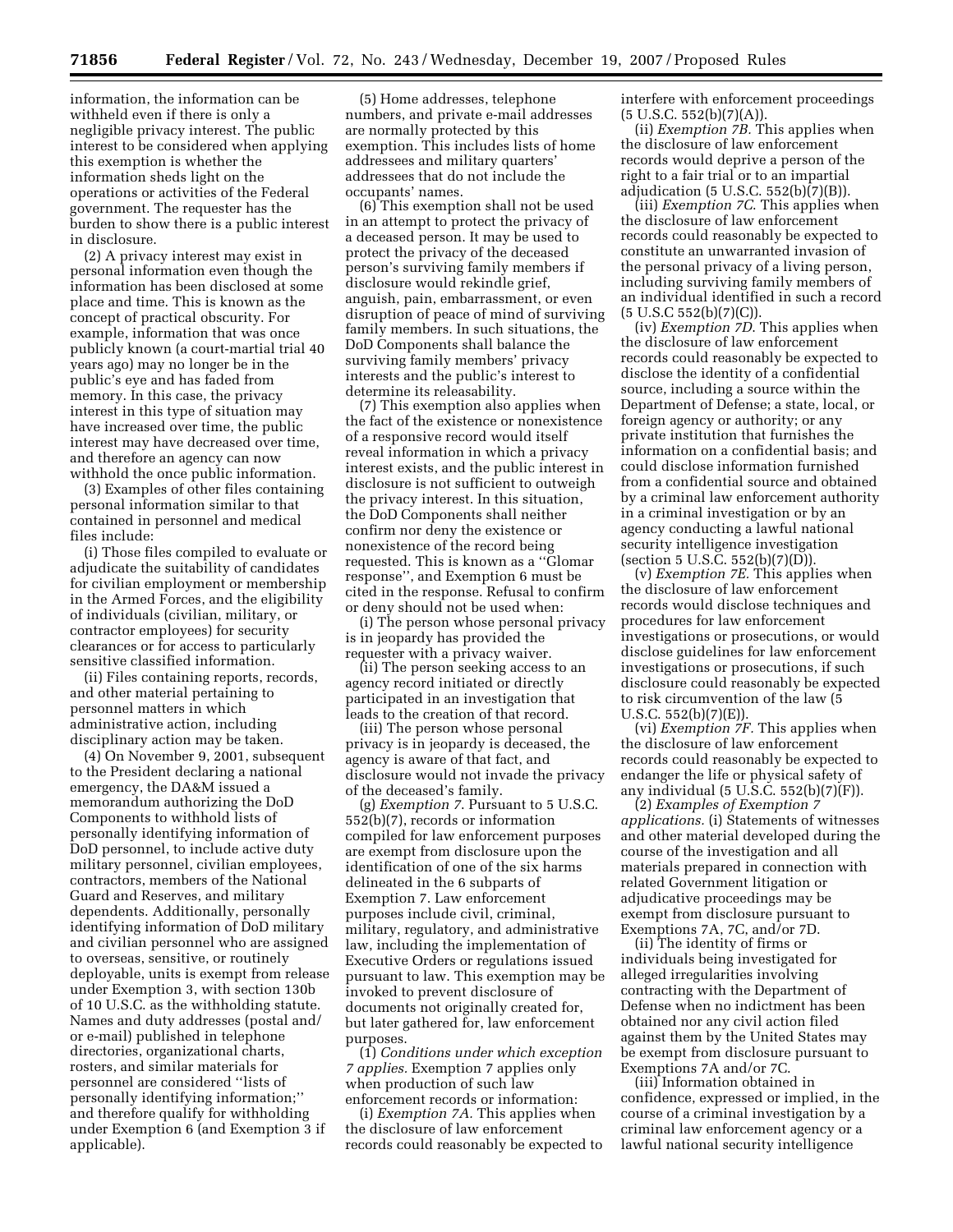investigation, may be exempt from disclosure pursuant to Exemptions 7A, 7C and/or 7D. National security intelligence investigations include background security investigations and those investigations conducted for the purpose of obtaining affirmative or counterintelligence information.

(iv) Emergency action plans, guidelines for response to terrorist attacks, analyses of security procedures, and other sensitive information that could prove deadly if obtained by those seeking to do harm to the public on a large scale may be exempt from disclosure pursuant to Exemptions 7E and/or 7F. The Components should also assert Exemption 2 in conjunction with Exemption 7E to withhold this type of law enforcement information.

(3) *Exclusions.* The FOIA contains 3 special protection provisions referred to as record ''exclusions.'' Of these exclusions, only 2 are used by the Department of Defense. These exclusions expressly authorize Department of Defense law enforcement agencies to treat especially sensitive records under certain specified circumstances as not subject to the requirements of the FOIA. The DoD Component considering invoking one of these exclusions shall first consult with legal counsel and with DFOIPO. In turn, DFOIPO will consult with the Office of Information and Privacy, Department of Justice. If the records are determined to be excluded, the response to the requester will state that no records were found.

(i) *Exclusion 1.* The DoD Components may treat records requested as not subject to the FOIA when the following circumstance applies:

(A) The request involves access to records or information compiled for law enforcement purposes.

(B) The investigation or proceeding involves a possible violation of criminal law where there is reason to believe that the subject of the investigation or proceeding is unaware of the pending investigation or proceeding.

(C) The disclosure of the existence of the records could reasonably be expected to interfere with enforcement proceedings.

(ii) *Exclusion 2*. The DoD Components may treat records requested as not subject to the FOIA when a third party uses an informant's name or personal identifier to request informant records maintained by a criminal law enforcement organization within the DoD Component, and the informant's status as an informant has not been officially confirmed.

(h) *Exemption 8.* Pursuant to 5 U.S.C. 552(b)(8) of Reference (b), records

contained in or related to examination, operation, or condition reports prepared by, on behalf of, or for the use of any agency responsible for the regulation or supervision of financial institutions are exempt from disclosure.

(i) *Exemption 9*. Pursuant to 5 U.S.C. 552(b)(9), records containing geological and geophysical information and data (including maps) concerning wells are exempt from disclosure.

#### **Subpart D—FOIA Request Processing**

### **§ 286.17 General provisions.**

(a) *Release of agency records.* 5 U.S.C. 552(a) mandates release of agency records in response to a written request, unless:

(1) The record is subject to one or more FOIA exemptions.

(2) The record has not been described well enough to enable the DoD Component to locate it with a reasonable amount of effort by an employee familiar with the files.

(3) The requester has failed to comply with procedural requirements, including failure to comply with a written agreement to pay any required fee incurred in processing previous requests.

(b) *Requests from private parties.* (1) The provisions of the FOIA are reserved for members of the public as opposed to U.S. Federal agencies seeking official information. Requests may be submitted in person, by mail, facsimile, or electronically. Commercial delivery is acceptable; however, due to security concerns, the DoD Components may refuse to accept commercial delivery of requests.

(2) Individuals seeking DoD information should address their FOIA requests to one of the FOIA Requester Service Center addresses listed in Appendix B to this part. If a requester is not sure where to send a FOIA for DoD information, the request can be sent to the OSD/Joint Staff FOIA Requester Service Center.

(3) The subject of a FOIA request may involve documents located at multiple Federal Government agencies. When this is the case, the DoD Components should try to determine whether the requester sent the request to the other relevant agencies. The requester should be contacted by the Component if the request does not mention any other agencies to which the request was sent.

(4) When personally-identifying information in a record is requested by the subject of the record or the subject's representative and the information is contained within a Privacy Act system of records, it will be processed under both the FOIA and the Privacy Act. The Components shall comply with the provisions of DoD 5400.11–R to confirm the identity of the requester.

(c) *Requests from government officials, Congress, and foreign governments.* (1) State or local Government officials, foreign officials requesting on behalf of their government, foreign individuals, or foreign organizations requesting DoD Component records under the FOIA shall be considered the same as any other FOIA requester. The provisions of the FOIA do not apply to requests from a non-U.S. government entity or representative for records of the DoD Component that is an element of the intelligence community as defined in 50 U.S.C. 401a(4).

(2) Requests from members of Congress who are not seeking records on behalf of a Congressional committee or subcommittee, or on behalf of the House of Representatives or the Senate sitting as a whole, shall be processed as FOIA requests.

(3) Requests submitted by members of Congress for Congressional business that are received by the DoD Component's FOIA office shall be referred to the appropriate office that handles legislative inquiries for processing under DoD Directive 5400.4 or supplementing component directives. Such requests will not be processed under the FOIA.

(4) Requests from officials of foreign governments that do not invoke the FOIA shall be referred to the appropriate office authorized to disclose official DoD information to foreign governments, and the requester shall be so notified.

(5) Because it is a Component of the Department of Defense, requests from *Stars and Stripes* should not be processed under the FOIA. A Federal Agency cannot make a FOIA request.

(d) *Privileged release outside of the FOIA to U.S. government officials.* (1) Records exempt from release to the public under the FOIA may be disclosed in accordance with DoD Component regulations to agencies of the Federal Government, whether legislative, executive, or administrative, as follows:

(i) To other Federal agencies, both executive and administrative, as determined by the Head of the DoD Component or designee.

(ii) In response to a State or Federal court order. The DoD Components shall release this information along with a description of the restrictions on its release to the public.

(2) The DoD Components shall inform officials receiving records under the provisions of this paragraph that those records are exempt from public release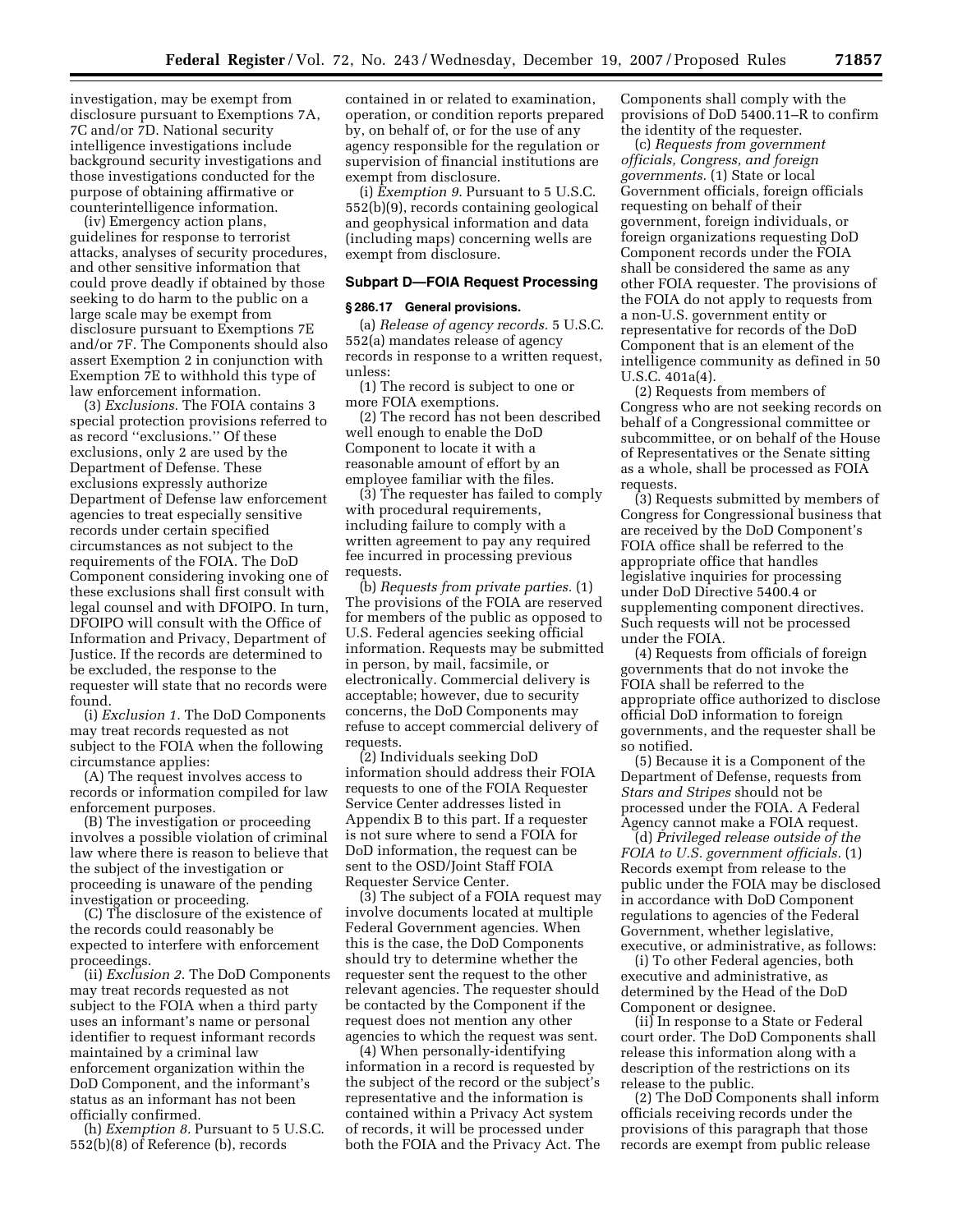under the FOIA. The DoD Components also shall advise officials of any special handling instructions. Classified information is subject to the provisions of DoD 5200.1–R. Information contained in a Privacy Act system of records is subject to DoD 5400.11–R.

#### **§ 286.18 Processing procedures.**

(a) *Receipt and control.* When a request for records is received, DoD FOIA Offices shall open a file in a formal control system designed to ensure accountability and compliance with the FOIA. The control system should include the data elements needed to compile the statistics required in the annual FOIA report or other reports required by another authority. Each request shall be assigned a unique tracking number.

(b) *Multi-track processing.* (1) When a FOIA Office has a significant number of pending requests, the requests shall be processed in a multi-track system.

(2) DoD FOIA Offices shall establish a minimum of three processing tracks, all based on a first-in/first-out concept and with requests ranked by date of receipt. One track shall be for simple requests, one for complex requests, and one for expedited requests. Each FOIA Office shall determine whether a request is simple or complex. Requesters whose requests are categorized as ''complex'' shall be given an opportunity to limit in writing the scope of the request in order to qualify for the simple track.

(c) *Expedited processing.* Two circumstances merit expedited processing according to the procedures that follow. These same procedures apply to requests for expedited processing of administrative appeals.

(1) *Compelling need.* Expedited processing shall be granted to a requester upon a specific request for such and demonstration of a compelling need for the information. The DoD Component shall respond to the requester with the determination whether to grant or deny expedited processing within 10 calendar days after receipt of the request. Once the DoD Component decides to grant expedited processing, the request shall be processed as soon as practicable. Actions by the DoD Components to initially deny or affirm the initial denial on appeal of a request for expedited processing, and failure to respond in a timely manner shall be subject to judicial review if the requester seeks relief in United States District Court.

(i) ''Compelling need'' is the failure to obtain the records on an expedited basis could reasonably be expected to pose an imminent threat to the life or physical safety of an individual, or that the

information is urgently needed by an individual primarily engaged in disseminating information in order to inform the public concerning actual or alleged Federal Government activity.

(A) ''An individual primarily engaged in disseminating information'' is a person whose primary activity involves publishing or otherwise disseminating information to the public. To meet this criterion, an organization or person must establish that information dissemination is their principal professional activity or occupation, and not an incidental or secondary activity.

(B) ''Urgently needed'' means the information has a particular value that will be lost if not disseminated quickly, such as a breaking story of general public interest. Information of historical interest only, or information sought for litigation or commercial activities, would not qualify as ''urgently needed,'' nor would a news media publication or broadcast deadline unrelated to the news-breaking nature of the information. The burden of demonstrating that the requested information has a particular value that will be lost if not disseminated quickly is on the requester.

(ii) A ''demonstration of compelling need'' means a statement certified to be true and correct to the best of the requester's knowledge. This statement must accompany the request in order to be considered and responded to within the 10 calendar days required for decisions on expedited access.

(2) *Imminent loss of due process rights.* Expedited processing shall also be granted to a requester if loss of substantial due process rights is imminent. A demonstration of imminent loss of substantial due process rights by the requester shall include a description of the due process rights that would be lost and a statement certified to be true and correct to the best of the requester's knowledge. This statement must accompany the request in order to be considered and responded to within the 10 calendar days required for decisions on expedited access. If the DoD Component decides to expedite the request for this reason, the request may be processed in the expedited track behind those requests qualifying for compelling need.

(d) *Consultation and referrals.* The DoD Component shall take appropriate action as described in § 286.4(h)(2) when the record is not under its release authority because it requires consultation with another DoD Component or non-DoD agency, because the record was not originated by the Component, or because the record is not in the Component's system of records

but is likely to be held by another DoD Component or non-DoD agency. The following actions are necessary when the record was originated by a non-Government source:

(1) When a request is received for a record that arguably contains information exempt from release under Exemption 4, the provisions of E.O. 12600 apply.

(i) When a FOIA request is received for records that may contain confidential commercial information (e.g., government contracts), the submitter shall be notified promptly of that request and afforded reasonable time (e.g., 20 calendar days) to present any objections concerning release. This practice of giving submitter notice is required by E.O. 12600 for those FOIA requests for data not deemed clearly exempt from disclosure under Exemption 4. The submitter notice letter should include, as an attachment, a copy of the requested information. Any objections to release provided by the submitter shall be evaluated. The final decision to disclose information claimed to be exempt under Exemption 4 shall be made by an official equivalent in rank to the official who would make the decision to withhold that information under the FOIA. When a substantial issue has been raised or when the objections submitted lack specificity, the DoD Component may seek additional information from the submitter and afford the submitter a reasonable opportunity to present arguments on the legal and substantive issues involved prior to making an agency determination. If the Component and submitter cannot come to agreement as to what information is exempt from release under Exemption 4, the Component shall provide the submitter a date on which the information in question will be released to the FOIA requester. This date should provide the submitter sufficient time to block the release of the information by obtaining an injunction in Federal Court (which is known as a reverse FOIA lawsuit), if the submitter so chooses. If no response is forthcoming the component shall release the information on the date provided to the submitted.

(ii) The requester shall be notified when:

(A) The Component notifies the submitter of the FOIA request and asks for comments.

(B) The Component advises the submitter that the requested information will be released over the submitter's objections.

(iii) The submitter shall be notified immediately whenever the requester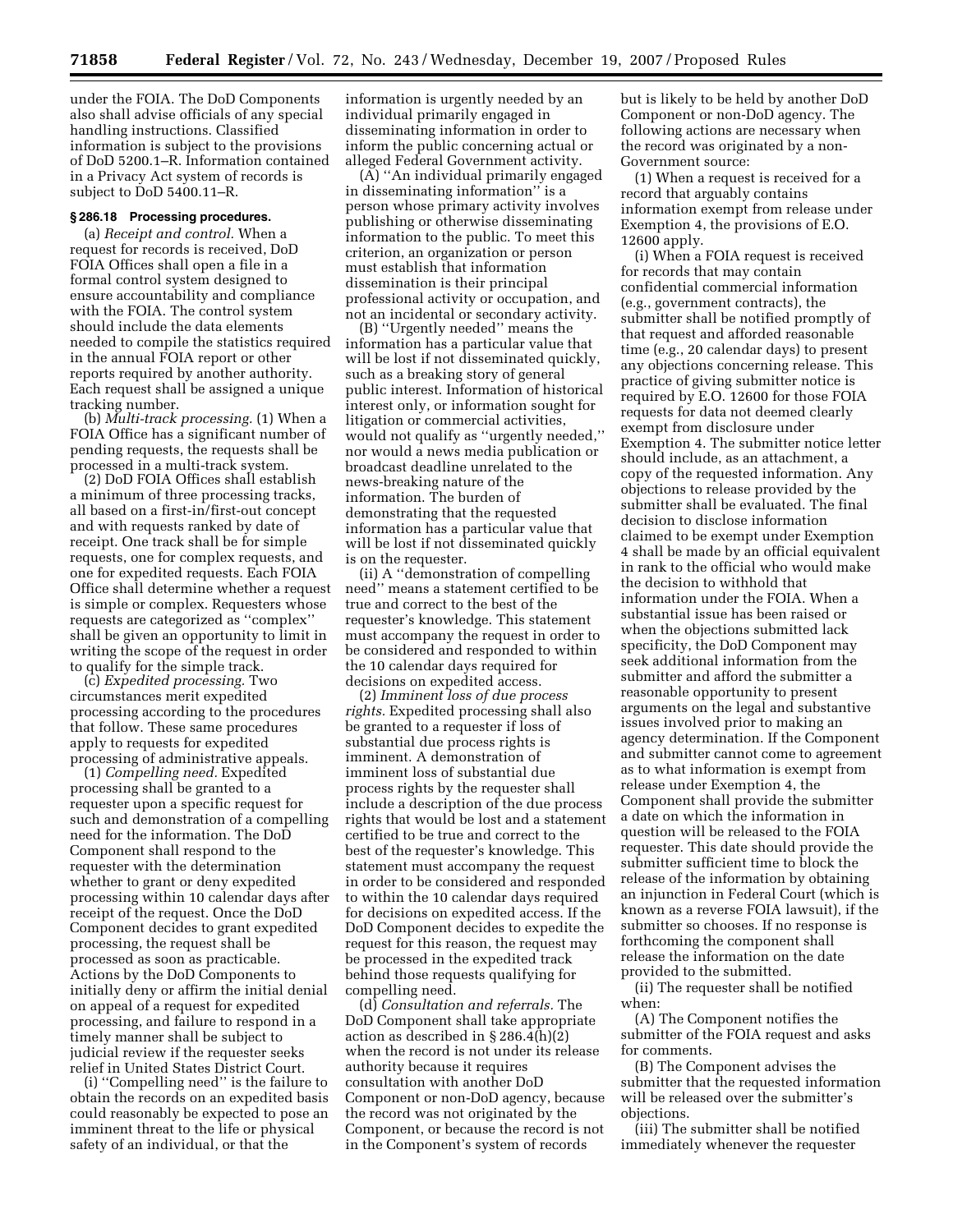brings suit seeking to compel disclosure of the submitter's information.

(iv) If the submitted information is a proposal provided in response to a solicitation for a competitive proposal, and the proposal is in DoD possession and control and meets the requirements of 10 U.S.C. 2305(g), the proposal shall not be disclosed, and no submitter notification and subsequent analysis is required. The proposal shall be withheld from public disclosure pursuant to Reference (m) and Exemption 3. This statute does not apply to bids, unsolicited proposals, or any proposal that is set forth or incorporated by reference in a contract between the DoD Component and the offeror that submitted the proposal. In such situations, normal submitter notice and analysis shall be conducted in accordance with § 286.18 (l) except sealed bids that are opened and read to the public. The term ''proposal'' means information contained in or originating from any proposal, including a technical, management, or cost proposal submitted by an offeror in response to solicitation for a competitive proposal. The term ''proposal'' does not include an offeror's name, total price, or unit prices when set forth in a record other than the proposal itself.

(v) If the record or information was submitted on a strictly voluntary basis, absent any exercised authority that prescribes criteria for submission, and it is absolutely clear that the record or information would customarily not be released to the public the submitter need not be notified. The Component shall withhold this information under Exemption 4.

(2) The coordination provisions of this paragraph apply to the release of responsive information received from multi-national organizations, such as the North Atlantic Treaty Organization (NATO), United Nations Commands, the North American Aerospace Defense Command (NORAD), the Inter-American Defense Board, foreign governments, or international organizations (e.g., the International Committee of the Red Cross).

(i) Coordination with foreign governments under the provisions of this paragraph may be made through the Department of State, the specific foreign embassy, or any other coordination channel the Component has established. OFOI has established a coordination channel with the United Kingdom Ministry of Defence (MOD). If the DoD Component has MOD-originated information within its files, it shall be forwarded to OFOI, which shall coordinate with the MOD for release. The MOD release recommendation will

be forwarded by OFOI back to the Component for direct response to the requester. Coordination with most international organizations may be made directly with those organizations. However, for NORAD coordination the Components shall refer the documents to the FOIA Office at the United States Northern Command, which will consult with NORAD.

(ii) If an international organization or foreign government asks the Department of Defense to withhold classified information originated by the multinational organization or foreign government, it will be withheld under the provisions of Exemption 1.

(iii) If the DoD Component is asked to withhold sensitive unclassified information originated by the multinational organization or foreign government, then the Component will withhold it under the provisions of Exemption 3, and shall reference the relevant statute as 10 U.S.C. 130c. To qualify for withholding under this statute, the Component IDA must make the three following determinations concerning the requested foreign information:

(A) The information was provided by or produced in cooperation with a foreign government or international organization.

(B) The information is withheld from public disclosure by the foreign government or international organization (the foreign government or international organization should make this representation in writing).

(C) Any of the following three conditions are met:

(*1*) The foreign government or international organization requests in writing that the information be withheld.

(*2*) The foreign government or international organization provides the information to the U.S. Government on the condition that it not released to the public.

(*3*) The requested information is specified in agency regulations as being information the release of which would have an adverse effect on the ability of the Government to obtain the same or similar information in the future.

(D) To qualify for withholding, the information must meet the following limitations:

(*1*) If the information came into the possession or under the control of the U.S. Government prior to October 30, 2000, and more than 25 years prior to receipt of the FOIA request, the DoD Component shall notify the foreign government or international organization of the request for disclosure. The information then

qualifies for withholding only if the foreign government or international organization requests in writing that the information not be disclosed for a specific period of time. This date can be extended with a later request by the foreign government or international organization.

(*2*) If the information came into the possession or under the control of the U.S. Government after October 30, 2000, the information cannot be withheld after the release date specified by the foreign government or international organization. In the case where one or more foreign governments or international organizations provided the information, the latest date specified by any of them will be used. If no release date was specified, and the information came into the possession of the DoD Component more than 10 years prior to receipt of the FOIA request, the procedures set forth in § 286.18(d)(1)(i) apply.

### **§ 286.19 Initial determinations.**

(a) *IDA.* (1) The determination whether to withhold information responsive to a FOIA request shall be made by any suitable official designated in writing as an IDA by the DoD Component. In designating IDAs, the DoD Component shall balance the goals of centralization of authority to promote uniform decisions, and decentralization to facilitate responding to each request within the time limitations of the FOIA. The IDA shall review all withheld information to determine whether it meets the criteria for withholding under one or more of the FOIA exemptions. This determination may be made upon the recommendation of a review official.

(2) IDAs and review officials shall not use the existence of classification markings, distribution limiting statements, such as ''For Official Use Only'' markings, as justification to withhold information. Information so marked must be reviewed after the receipt of a FOIA request to determine if the markings still apply.

(3) To deny, in whole or in part, a requested record that is in the possession and control of the DoD Component, the IDA must determine that one or more of the FOIA exemptions justify withholding all or part of the record.

(4) The IDA should consult with public affairs officers (PAOs) to become familiar with subject matter considered to be newsworthy at the local or national level, and advise PAOs of all requests from news media representatives. In addition, the IDA should inform PAOs in advance when they intend to withhold or partially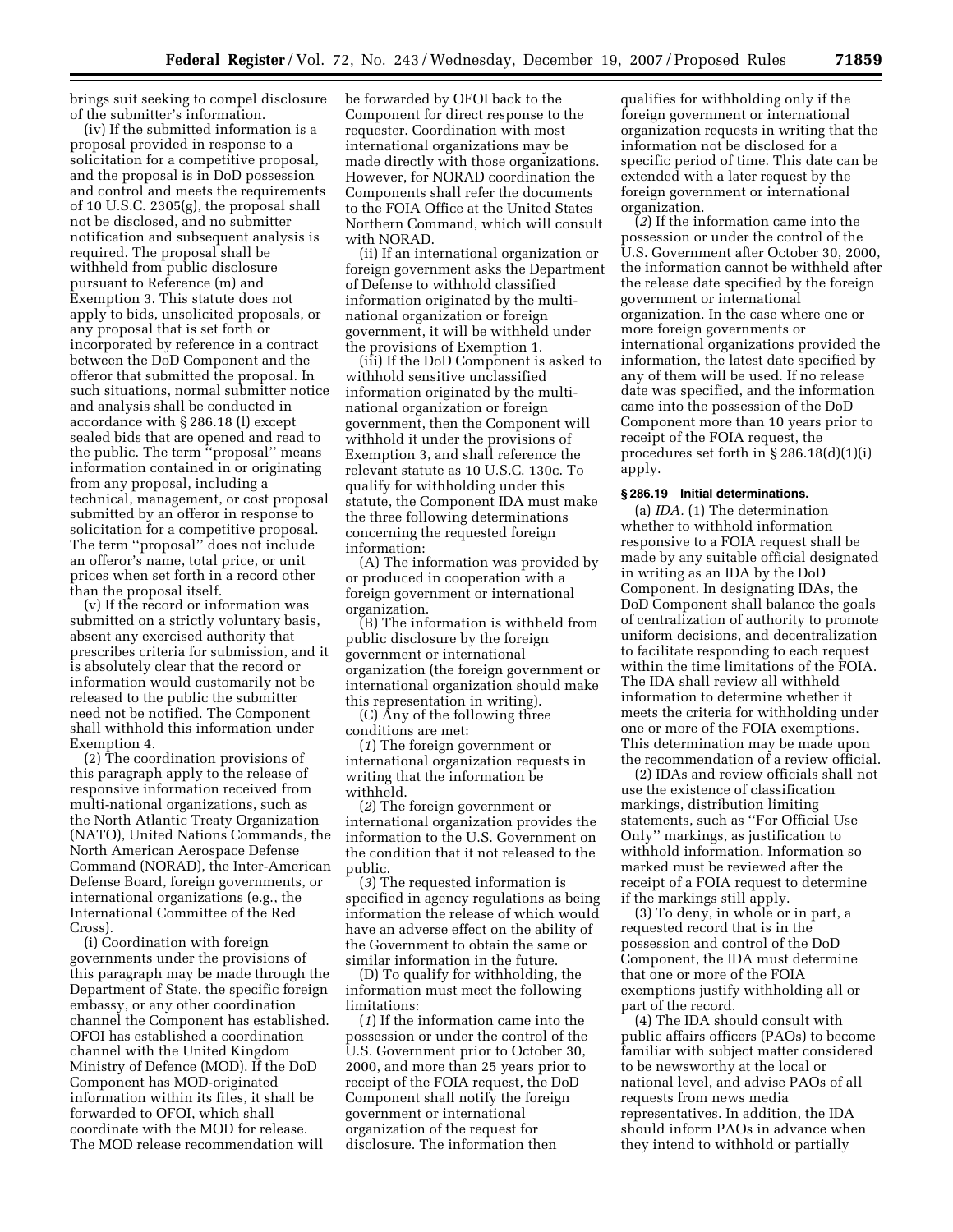withhold a record if it appears the withholding action may be a media issue.

(b) *Reasons for not releasing a record.*  The following are reasons for not complying with a request for a record pursuant to 5 U.S.C. 552(a)(3). These reasons are data items that should be maintained in the control system database for ease of retrieval and reporting in the Annual FOIA Report.

(1) *No records.* A reasonable search of files failed to identify responsive records.

(2) *Referrals.* The request is transferred to another DoD Component or Federal agency.

(3) *Request withdrawn.* The request is withdrawn by the requester.

(4) *Fee-related reason.* The requester is unwilling to pay fees associated with a request; the requester is past due in the payment of fees from a previous FOIA request; or the requester disagrees with the fee estimate.

(5) *Records not reasonably described.*  A record has not been described with sufficient particularity to enable the DoD Component to locate it by conducting a reasonable search.

(6) *Not a proper FOIA request for some other reason.* The requester has failed to comply with procedural requirements, other than fee-related requirements, imposed by this part or by DoD Component supplementing regulations.

(7) *Not an agency record.* The information requested is not a record within the meaning of the FOIA and this part.

(8) *Duplicate request.* The request is a duplicate request (e.g., a requester asks for the same information more than once). This includes identical requests received through different means (e.g., electronic mail, facsimile, mail, courier) at the same or different times.

(9) *Other* (Specify). Any other reason a requester does not comply with published rules other than those outlined in paragraph (b) of this section.

(10) *Partial or total denial.* The record is denied in whole or in part in accordance with procedures set forth in the FOIA.

(c) *Reasonably segregable portions.*  Although portions of some records may be denied, the remaining reasonably segregable portions must be released to the requester. Unless disclosing the extent of the deletion would harm an interest protected by an exemption, the amount of deleted information shall be indicated on the released portion of paper records by use of brackets or darkened areas. In no case shall the deleted areas be left ''white'' without the use of brackets to show the bounds

of deleted information. In the case of electronic deletion or deletion in audiovisual or microfiche records, if technically feasible, the amount of redacted information shall be indicated at the place in the record such deletion was made, unless including the indication would harm an interest protected by the exemption under which the deletion was made. This may be done by use of brackets, shaded areas, or some other identifiable technique that will clearly show the limits of the deleted information.

(d) *Response to requester.* (1) When a decision is made to release a record, a copy should be made available promptly to the requester.

(2) When a request for a record is denied in whole or in part, the official designated to respond shall provide the requester a written explanation of the substantive basis for denial including specific citation of the statutory exemption applied under provisions of this part (e.g., 5 U.S.C. 552 (b)(1)) and advise the requester of their appeal rights, including the address to which any appeal should be mailed. The basis for the determination shall be in sufficient detail to permit the requester to make a decision concerning an appeal. If the IDA does not sign the response letter, the name and duty title of the IDA will be specified in the letter. The official also shall advise the requester that any appeal to the adverse determination must be postmarked no later than 60 days after the date of the initial denial letter.

(3) The DoD Component shall make a reasonable effort to estimate the volume of the records denied and provide this estimate to the requester, unless providing such an estimate would harm an interest protected by an exemption of the FOIA. This estimate should be in number of pages or in some other reasonable form of estimation.

(4) When a denial is based on a statute qualifying as a FOIA Exemption 3 statute, the DoD Components shall state the particular statute relied upon to deny the information.

(5) When a requester is assessed fees for processing a request, the requester's fee category shall be specified in the final response letter. The DoD Components also shall provide the requester with a complete cost breakdown (e.g., 15 pages of office reproduction at \$.15 per page; three hours of professional level search at \$53.00 per hour, etc.) in the response letter.

(e) *File of initial denials.* Copies of all initial denials shall be maintained by each DoD Component in a form suitable for rapid retrieval, periodic statistical

compilation, and management evaluation. Records denied for any of the reasons contained in § 286.14 (for which no appeal was filed) shall be maintained for a period of 6 years to meet the statute of limitations requirement.

(f) *Special mail services.* The DoD Components are authorized to use registered mail, certified mail, certificates of mailing, and return receipts. However, their use should be limited to instances where it appears advisable to establish proof of dispatch or receipt of FOIA correspondence. The requester shall be notified that they are responsible for the full costs of special services. A commercial delivery service may be used provided the requester asks for such service to receive the requested information in a timelier manner and the requester pays directly for the service.

(g) *Receipt account.* The Treasurer of the United States has established an account for FOIA receipts. This account, receipt account 3210, shall be used for depositing all FOIA receipts, except receipts for ''Working Capital'' and non appropriated funded activities. Components are reminded that the account number must be preceded by the appropriate disbursing office twodigit prefix. ''Working Capital'' and nonappropriated funded activity FOIA receipts shall be deposited to the applicable fund. All money orders or checks remitting FOIA fees should be made payable to the U.S. Treasurer.

### **§ 286.20 Appeals**

(a) *General.* If the DoD Component IDA denies a record for any of the reasons contained in § 286.14 the DoD Component shall advise the requester that the decision may be appealed in writing to a designated appellate authority. The Component will further advise the requester that the appeal should be accompanied by a copy of the denial letter. In addition to appeal rights associated with the denial of information, the following are adverse determinations and are subject to appeal:

(1) The disapproval of a fee category claim by a requester, the disapproval of a request for waiver or reduction of fees, and a dispute regarding fee estimates.

(2) A determination not to grant expedited processing.

(3) Not providing a response determination to a FOIA request within the statutory time limits.

(4) Any determination found to be adverse in nature by the requester.

(b) *FOIA/Privacy Act appeals*. When denials have been made under the provisions of the Privacy Act and the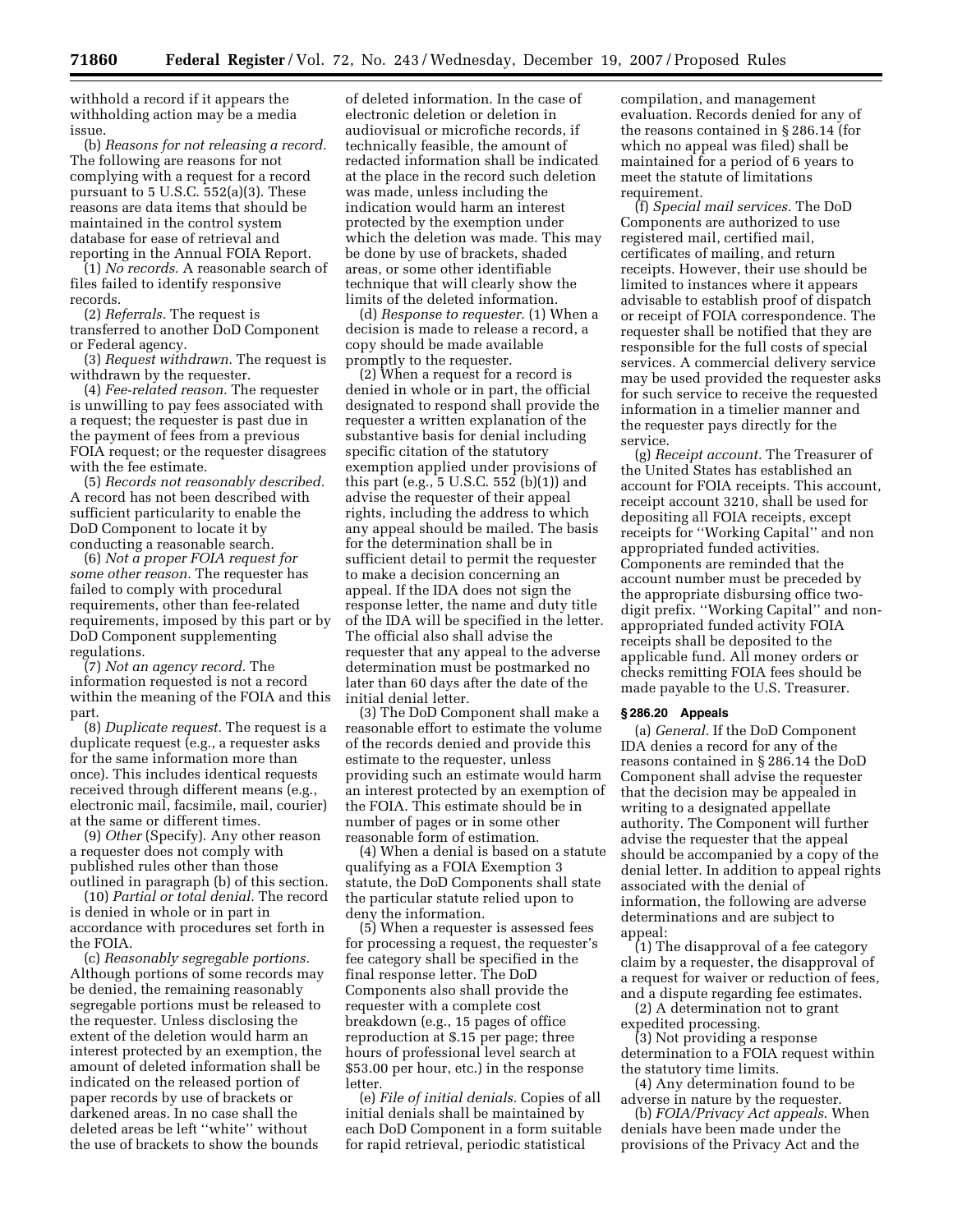FOIA and the denied information is contained in a Privacy Act system of records, appeals shall be processed under both the Privacy Act and the FOIA. If the denied information is not maintained in a Privacy Act system of records, the appeal shall be processed under the FOIA.

(c) *Time of receipt*. A FOIA appeal has been received by the DoD Component when it reaches the office of an appellate authority having jurisdiction. Misdirected appeals should be referred expeditiously to the proper appellate authority.

(d) *Time limits*. (1) If the requester submits an appeal after the conclusion of the 60-day time established by the date of the initial denial letter, the appeal may be considered closed. However, the Components are encouraged to make exceptions on a case by case basis. In cases where the requester is provided several incremental determinations for a single request, the time period for the appeal shall not begin until the date of the final response. Denied records shall be retained for a period of 6 years after final adjudication to meet the statute of limitations requirement.

(2) Final determinations on appeals normally shall be made within 20 working days after receipt. When the DoD Component has a significant number of appeals preventing a response determination within 20 working days, the appeals shall be processed in a multi-track system, based at a minimum, on the three processing tracks established for initial requests according to § 286.18(b). The provisions of § 286.18(b) also apply to appeals of initial determinations, to include establishing additional processing tracks as needed.

(e) *Delay in responding to an appeal*. If a determination cannot be made and the requester notified within 20 working days, the appellate authority or the appellate authority's representative shall acknowledge to the requester, in writing, the date of receipt of the appeal, the circumstances surrounding the delay, and the anticipated date for substantive response. Requesters shall be advised that, if the delay exceeds the statutory extension provision or is for reasons other than the unusual circumstances identified in § 286.4(b)(2)(ii)(C), they may consider their administrative remedies exhausted. They may, however, without prejudicing their right of judicial remedy, await a substantive response.

(f) *Response to the requester*. (1) When an appellate authority makes a final determination to release all or a portion of records withheld by an IDA, a written response and a copy of the records released should be forwarded promptly to the requester. If the requester owes outstanding fees from the initial request, and these fees were not appealed, the final appellate response will not be made until the fees are paid.

(2) Final denial of an appeal must be made in writing and signed by the appellate authority. The response shall include the following:

(i) The basis for the denial, to include an explanation of the applicable statutory exemption or exemptions invoked under provisions of the FOIA, and of other appeal matters set forth in § 286.20(a).

(ii) A determination that the record meets the cited criteria and rationale of the governing Executive Order if the final refusal is based in whole or in part on Exemption 1.

(iii) A statement that the information being denied does not contain meaningful portions that are reasonably segregable in the case of appeals for total denial of records.

(iv) The requester's right to judicial review.

(g) *Consultation*. (1) Final denial of access involving issues not previously resolved or that the DoD Component knows to be inconsistent with rulings of other DoD Components ordinarily should not be made before consultation with the DoD Office of the General Counsel.

(2) Tentative decisions to deny records that raise new or significant legal issues of potential significance to other Government agencies shall be discussed with the DoD Office of the General Counsel.

#### **§ 286.21 Judicial actions.**

(a) *General*. (1) This paragraph states current legal and procedural rules for the convenience of the reader. The statements of rules do not create rights or remedies not otherwise available, nor do they bind the Department of Defense to particular judicial interpretations or procedures.

(2) A requester may seek an order from a U.S. District Court to compel release of a record after administrative remedies have been exhausted; i.e., when the requester has filed an administrative appeal from the denied access to a record by the Head of the DoD Component or an appellate designee, or when the DoD Component has failed to respond within the time limits prescribed by the FOIA and in this part.

(b) *Venue*. The requester may bring suit in the U.S. District Court in the district in which the requester resides,

the district where the requester's place of business is located, the district in which the record is located, or the District of Columbia.

(c) *Burden of proof*. The burden of proof is on the DoD Component to justify its refusal to provide a record. The court shall evaluate the case *de novo* (anew) and may elect to examine any requested record in camera (in private) to determine whether the denial was justified.

(d) *Actions by the court*. (1) The U.S. District Court for the District of Columbia has ruled that, when the DoD Component has failed to make a determination within the statutory time limits but can demonstrate due diligence in exceptional circumstances, to include negotiating with the requester to modify the scope of their request, the court may retain jurisdiction and allow the Component additional time to complete its review of the records (Department of Justice FOIA Update Web site). The Component must request that the Court retain jurisdiction by seeking an ''Open America'' stay (Department of Justice FOIA Update Web site).

(2) If the Court determines that the plaintiff substantially prevails, it may require the United States to pay reasonable attorney fees and other litigation costs.

(3) When the Court orders the release of denied records, it may also issue a written finding that the circumstances surrounding the withholding raise questions as to whether DoD Component personnel acted arbitrarily and capriciously. In these cases, the special counsel of the Merit System Protection Board shall conduct an investigation to determine whether or not disciplinary action is warranted. The DoD Component is obligated to take the action recommended by the special counsel.

(4) The Court may punish the responsible official for contempt when the DoD Component fails to comply with the court order to produce records that it determines have been withheld improperly, or to otherwise comply with a court order.

(e) *Non-United States Government source information (business information)*. A requester may bring suit in a U.S. District Court to compel the release of records obtained from a submitter or records based on information obtained from a submitter. The submitter shall be notified promptly of the court action pursuant to E.O. 12600. When the submitter advises that it is seeking court action to prevent release, the DoD Component shall defer answering or otherwise pleading to the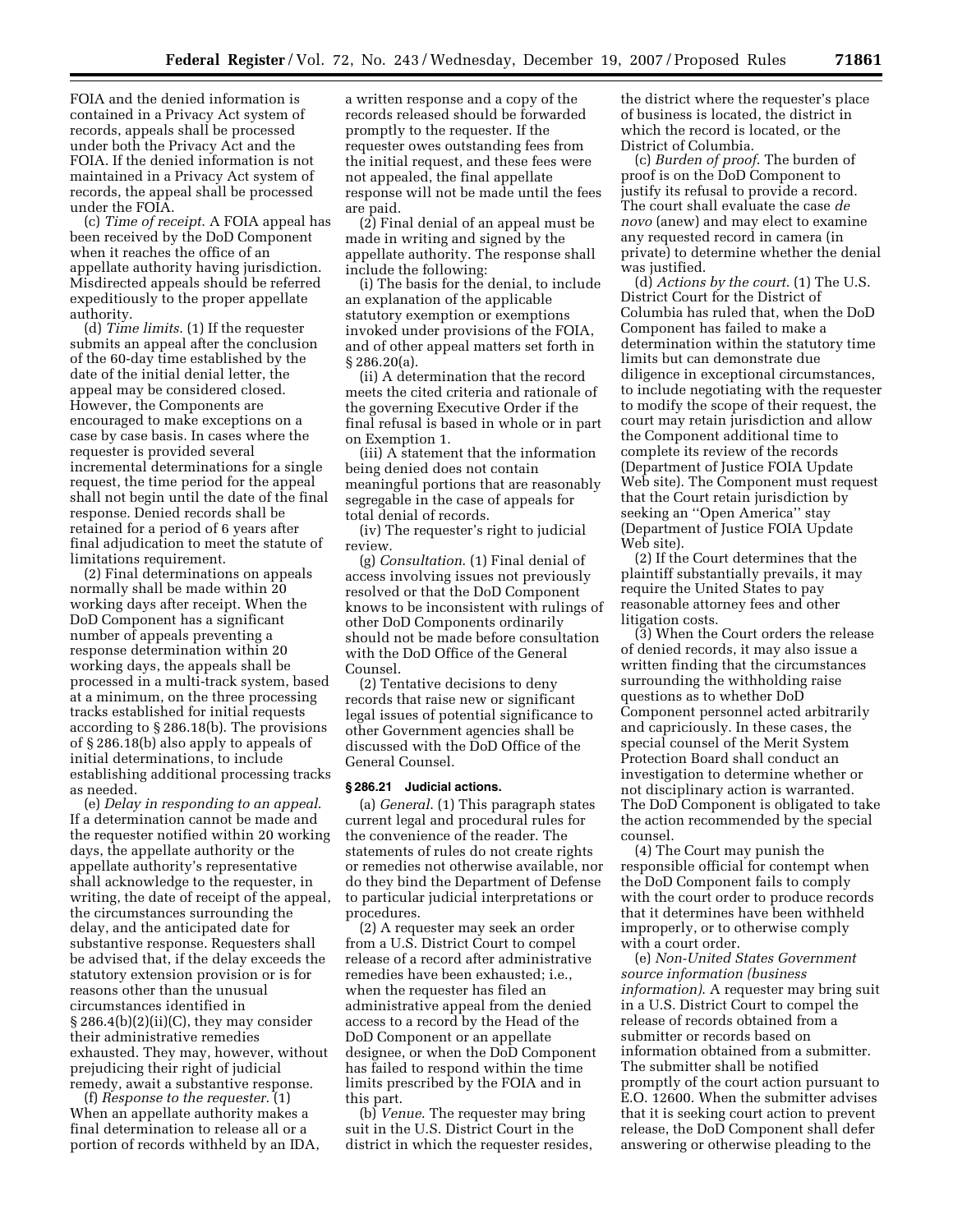complainant as long as permitted by the court, or until a decision is rendered in the court action of the source, whichever is sooner.

(f) *FOIA litigation*. Personnel responsible for processing FOIA requests at the DoD Component level shall be aware of litigation under the FOIA. Whenever a complaint is filed in a U.S. District Court under the FOIA, the DoD Component named in the complaint shall forward a copy of the complaint to DFOIPO with an information copy to the DoD Office of the General Counsel, ATTN: Office of Legal Counsel.

### **Subpart E—Fee Schedule**

#### **§ 286.24 General provisions.**

(a) *Application*. (1) The fees described in this subpart apply to requests submitted pursuant to 5 U.S.C. 551, 552, and 552(a) and conform to the OMB Uniform Freedom of Information Act Fee Schedule and Guidelines S. They reflect direct costs for search, review (in the case of commercial requesters), and duplication of documents.

(2) The fees are neither intended to imply they must be charged in connection with providing information to the public pursuant to the FOIA request nor are they meant to substitute for any other charges established by the Department of Defense, such as DoD 7000.14–R, to recoup direct costs of authorized services provided by DoD Components that are not FOIA related.

(3) Nothing in this subpart shall supersede fees chargeable under a statute specifically providing for setting the level of fees for particular types of records, such as the GPO or the National Technical Information Service. The Components should ensure documents responsive to a request are maintained for distribution by agencies operating statutory-based fee schedule programs and inform requesters of the steps necessary to obtain records from those sources.

(b) *Fee restrictions*. (1) No fees may be charged by any DoD Component if the total assessable fees are less than or equal \$25.00. For requesters in the educational institution, noncommercial scientific institution, or news media categories, the Components shall provide all search time and the first 100 pages of duplication without charge. For requesters in the ''all other'' category, the Components shall provide the first 2 hours of search time, and the first 100 pages of duplication without charge. The Components shall provide all review time without charge except for requesters in the commercial category.

Time expended shall be computed to the nearest 15 minutes.

(2) Requesters receiving the first 2 hours of search and the first 100 pages of duplication without charge are entitled to such only once per request. Therefore, if the Component, after completing its portion of a request, finds it necessary to refer the request to a subordinate office, another DoD Component, or another Federal agency for action on their portion of the request, the referring Component shall inform the recipient of the referral of the expended amount of search time and duplication cost to date.

(3) For the purposes of these restrictions, the word ''pages'' refers to paper copies of a standard size, which will normally be " $8\frac{1}{2} \times 11$ " or "11 x 14''. Thus, requesters would not be entitled to 100 microfiche or 100 computer disks, for example.

(4) In the case of computer searches, the first 2 free hours will be determined against the salary scale of the individual operating the computer for the purposes of the search. As an example, when the direct costs of the computer central processing unit, input-output devices, and memory capacity equal \$40.00 (2 hours of equivalent search at the clerical level), amounts of computer costs in excess of that amount are chargeable as computer search time. In the event the direct operating cost of the hardware configuration cannot be determined, computer search shall be based on the salary scale of the operator executing the computer search. See § 286.25(b)(1) for further details regarding fees for computer searches.

(c) *Fee waivers*. (1) When assessable costs for a FOIA request total \$25.00 or less, fees shall be waived automatically for all requesters, regardless of category.

(2) Documents shall be furnished without charge, or at a reduced charge, when the Component determines that waiver or reduction of the fees is in the public interest because furnishing the information is likely to contribute significantly to public understanding of the operations or activities of the Department of Defense and is not primarily in the commercial interest of the requester. Decisions to waive or reduce fees that exceed the automatic waiver threshold shall be made on a case-by-case basis and after a search for responsive records is completed, consistent with the following factors:

(i) Disclosure of the information ''is in the public interest because it is likely to contribute significantly to public understanding of the operations or activities of the Government.'' The factors identified must be met to some

degree to warrant waiving or reducing assessable fees in the ''public interest.''

(A) *The subject of the request*. The Components should analyze whether the subject matter of the request involves issues will significantly contribute to the public understanding of the operations or activities of the Department of Defense. Requests for records in the possession of the Department of Defense that were originated by non-government organizations and are sought for their intrinsic content, rather than informative value, will likely not contribute to public understanding of the operations or activities of the Department of Defense. An example of such records might be press clippings, magazine articles, or records forwarding a particular opinion or concern from a member of the public regarding a DoD activity. Similarly, disclosures of records of considerable age may or may not bear directly on the current activities of the Department of Defense; however, the age of a particular record shall not be the sole criterion for denying relative significance under this factor. It is possible to envisage an informative issue concerning the current DoD activities, based on historical documentation. Requests of this nature must be closely reviewed consistent with the requester's stated purpose for desiring the records and the potential for public understanding of DoD operations and activities.

(B) *The informative value of the information to be disclosed*. This factor requires a close analysis of the substantive contents of a record, or portion of the record, to determine whether disclosure is meaningful, and shall inform the public on the operations or activities of the Department of Defense. While the subject of a request may contain information that concerns the Department of Defense, it may not always hold great potential for contributing to a meaningful understanding of these operations or activities. An example of such would be a previously released record that has been heavily redacted, the balance of which may contain only random words, fragmented sentences, or paragraph headings. A determination as to whether a record in this situation will contribute to the public understanding of DoD operations or activities must be approached with caution, and carefully weighed against the arguments offered by the requester. Another example is information already known to be in the public domain. Disclosure of duplicative or nearly identical information already existing in the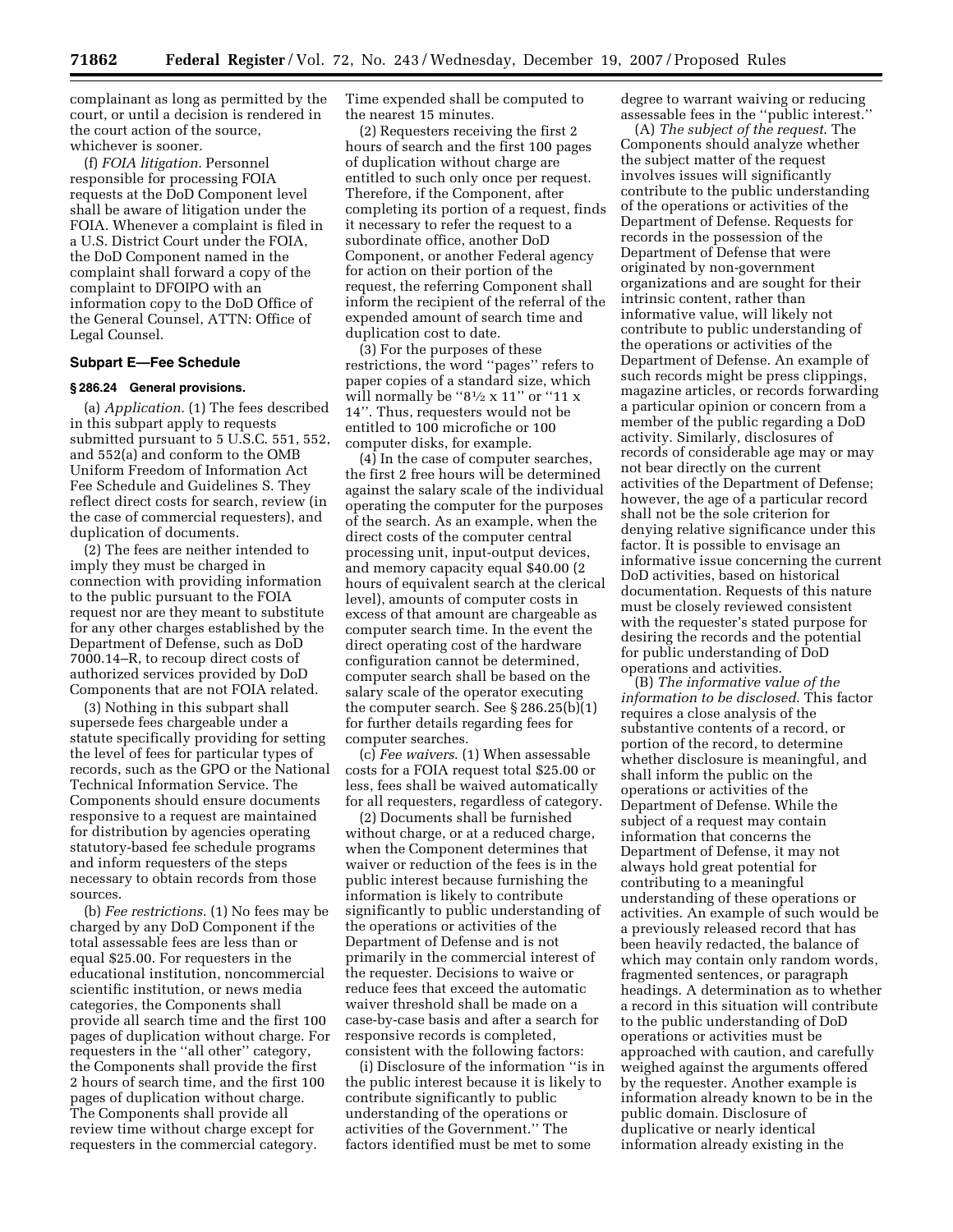public domain may not add meaningful new information concerning the operations and activities of the Department of Defense.

(C) *The contribution to an understanding of the subject by the general public likely to result from disclosure*. The key element in determining the applicability of this factor is whether disclosure will inform, or have the potential to inform the public, rather than simply the individual requester or small segment of interested persons. The identity of the requester is essential in this situation in order to determine whether such requester has the capability and intention to disseminate the information to the public. Mere assertions of plans to author a book, researching a particular subject, doing doctoral dissertation work, or indigence are insufficient without demonstrating the capacity to further disclose the information in a manner that will be informative to the general public. Requesters should be asked to describe their qualifications, the nature of their research, the purpose of the requested information, and their intended means of dissemination to the public.

(D) *The significance of the contribution to public understanding*. In applying this factor, the Components must differentiate the relative significance or impact of the disclosure against the current level of public knowledge, or understanding which exists before the disclosure. In other words, will disclosure on a current subject of wide public interest be unique in contributing previously unknown facts, thereby enhancing public knowledge, or will it basically duplicate what is already known by the general public? A decision regarding significance requires objective judgment, rather than subjective determination, and must be applied carefully to determine whether disclosure will likely lead to a significant public understanding of the issue. The Components shall not make value judgments as to whether the information is important enough to be made public.

(ii) Disclosure of the information ''is not primarily in the commercial interest of the requester.'' Determining ''commercial interest'' requires consideration of the following issues:

(A) *The existence and magnitude of a commercial interest*. If the request is determined to be of a commercial interest, the Components should address the magnitude of that interest to determine if the requester's commercial interest is primary, as opposed to any secondary personal or non-commercial

interest. In addition to profit-making organizations, individual persons or other organizations may have a commercial interest in obtaining certain records. Where it is difficult to determine whether the requester is of a commercial nature, the Components may draw inference from the requester's identity and circumstances of the request. The Components are reminded that in order to apply the commercial standards of the FOIA, the requester's commercial benefit must clearly override any personal or non-profit interest.

(B) *The primary interest in disclosure*. Once a requester's commercial interest has been determined, the Components should then determine if the disclosure would be primarily in that interest. This requires a balancing test between the commercial interest of the request against any public benefit to be derived as a result of that disclosure. Where the public interest is served above and beyond that of the requester's commercial interest, a waiver or reduction of fees would be appropriate. Conversely, even if a significant public interest exists, and the relative commercial interest of the requester is determined to be greater than the public interest, then a waiver or reduction of fees would be inappropriate. As examples, news media organizations have a commercial interest as business organizations; however, their inherent role of disseminating news to the general public can ordinarily be presumed to be of a primary interest. Therefore, any commercial interest becomes secondary to the primary interest in serving the public. Similarly, scholars writing books or engaged in other forms of academic research may recognize a commercial benefit, either directly, or indirectly (through the institution they represent); however, normally such pursuits are primarily undertaken for educational purposes, and the application of a fee charge would be inappropriate. Conversely, data brokers or others who merely compile Government information for marketing can normally be presumed to have an interest primarily of a commercial nature.

(3) Components are reminded that the factors and examples used in this paragraph are not all inclusive. Each fee decision must be considered on a caseby-case basis and upon the merits of the information provided in each request. When the element of doubt as to charging or waiving the fee cannot be clearly resolved, Components should rule in favor of the requester.

(4) In addition, the following additional circumstances describe situations where waivers or reductions of fees are most likely to be warranted:

(i) A record is voluntarily created to prevent an otherwise burdensome effort to provide voluminous amounts of available records, including additional information not requested.

(ii) A previous denial of records is reversed in total, or in part, and the assessable costs are not substantial (e.g. \$25.00–\$50.00).

(d) *Fee assessment*. (1) Fees may not be used to discourage requesters. Assessable FOIA fees are limited to standard charges for direct search, review (in the case of commercial requesters), and duplication.

(2) Fees are assessed based on the category determined to be appropriate for the requester's status and the FOIA request should contain a willingness to pay fees appropriate to that category. The categories are identified below:

(i) *Commercial*. Requesters should indicate a willingness to pay all search, review, and duplication costs when the records are requested for commercial use.

(A) The term ''commercial use'' request refers to a request from, or on behalf of one who seeks information for a use or purpose that furthers the commercial, trade, or profit interest of the requester or the person on whose behalf the request is made. In determining whether a requester properly belongs in this category, Components must determine the use to which a requester will put the documents requested. Moreover, where a Component has reasonable cause to doubt the use to which a requester will put the records sought, or where that use is not clear from the request itself, Components should seek additional clarification from the requester before assigning the request to a specific category.

(B) When the Components receive a request for documents for commercial use, they should assess charges which recover the full direct costs of searching for, reviewing for release, and duplicating the records sought. Accordingly, commercial requesters are not entitled to 2 hours of free search time and 100 free pages of reproduction.

(C) Commercial requesters are not normally entitled to a waiver or reduction of fees based upon an assertion that disclosure would be in the public interest. However, because use is the exclusive determining criterion, it is possible to envision a commercial enterprise making a request that is not for commercial use. It is also possible that a non-profit organization could make a request that is for commercial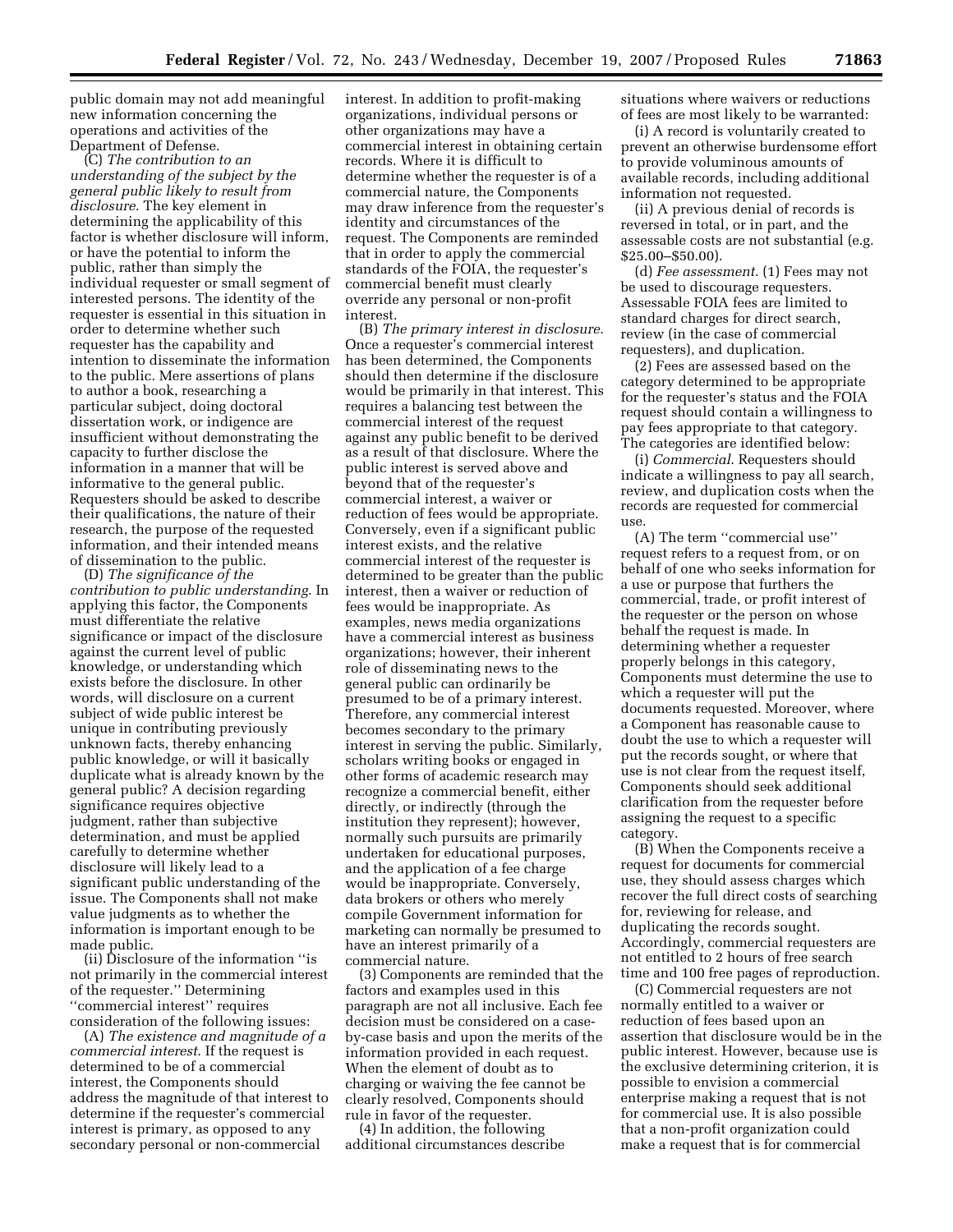use. Such situations must be addressed on a case-by-case basis.

(ii) *Educational, non-commercial scientific institution, or news media*. Requesters should indicate a willingness to pay duplication charges in excess of 100 pages if more than 100 pages of records are desired.

(A) *Educational institution*. Fees shall be limited to only reasonable standard charges for document duplication (excluding charges for the first 100 pages) when the request is made by an educational institution whose purpose is scholarly research. The term ''educational institution'' refers to a preschool, a public or private elementary or secondary school, an institution of undergraduate higher education, an institution of graduate higher education, an institution of professional education, and an institution of vocational education, which operates a program or programs of scholarly research. Fees shall be waived or reduced in the public interest if the fee waiver criteria are met.

(B) *Non-commercial scientific institution*. Fees shall be limited to only reasonable standard charges for document duplication (excluding charges for the first 100 pages) when the request is made by a non-commercial scientific institution whose purpose is scientific research. The term ''noncommercial scientific institution'' refers to an institution that is not operated on a ''commercial'' basis as defined in § 286.24(d)(2)(i)(A), and is operated solely for the purpose of conducting scientific research, the results of which are not intended to promote any particular product or industry. Fees shall be waived or reduced in the public interest if the fee waiver criteria are met.

(C) *Representatives of the news media*. Fees shall be limited to only reasonable standard charges for document duplication (excluding charges for the first 100 pages). Fees shall be waived or reduced if the fee waiver criteria are met.

(*1*) The term ''representative of the news media'' refers to any person actively gathering news for an entity that is organized and operated to publish or broadcast news to the public. The term ''news'' means information about current events or that would be of current interest to the public. Examples of news media entities include television or radio stations broadcasting to the public at large, and publishers of periodicals (but only in those instances when they can qualify as disseminators of ''news'') who make their products available for purchase or subscription by the general public. These examples are not meant to be all-inclusive. Moreover, as traditional methods of

news delivery evolve (e.g., electronic dissemination of newspapers through telecommunications services and the Internet), such alternative media might be included in this category.

(*2*) To be eligible for inclusion in this category, a requester must meet the criteria in the preceding paragraph, and his or her request must not be made for commercial use. In the case of ''freelance'' journalists, they may be regarded as working for a news organization if they can demonstrate a solid basis for expecting publication though that organization, even though not actually employed by it. A publication contract would be the clearest proof, but the Components may also look to the past publication record of a requester in making this determination. A request for records supporting the news dissemination function of the requester shall not be considered to be a request that is for a commercial use.

(*3*) ''Representative of the news media'' does not include private libraries, private repositories of Government records, information vendors, data brokers or similar marketers of information whether to industries and businesses, or other entities.

(D) *All others*. Requesters who do not fit into any of the categories described above should indicate a willingness to pay assessable search and duplication costs if more than 2 hours of search effort or 100 pages of records are desired. Fees shall be waived or reduced if the fee waiver criteria are met.

(E) The fee provisions of E.O. 12600 apply when requesters ask for information about themselves under the Privacy Act of 1974. In these cases, the only assessable processing fees are for duplication. Components are reminded in these cases requesters may also be eligible for a waiver or reduction of fees if the fee waiver criteria are met.

(3) To be as responsive as possible to FOIA requests while minimizing unwarranted costs to the taxpayer, the Components shall adhere to the following procedures:

(i) Analyze each request to determine the category of the requester. If the Component determination regarding the category of the requester is different than that claimed by the requester, the Component shall:

(A) Notify the requester to provide additional justification to warrant the category claimed, and that a search for responsive records will not be initiated until agreement has been attained relative to the category of the requester. Absent further category justification from the requester, and within a

reasonable period of time (e.g., 30 calendar days), the Component shall render a final category determination and notify the requester of such determination, to include normal administrative appeal rights of the determination.

(B) Advise the requester, notwithstanding any appeal, a search for responsive records will not be initiated until the requester indicates a willingness to pay assessable costs appropriate for the category determined by the Component.

(ii) If these conditions are not met the request need not be processed and the requester shall be so informed.

(iii) The Components must be prepared to provide an estimate of assessable fees if desired by the requester. While it is recognized that search situations will vary among Components, and that an estimate is often difficult to obtain prior to an actual search, requesters who desire estimates are entitled to such before committing to a willingness to pay. If Components' actual costs exceed the amount of the estimate or the amount agreed to by the requester, the amount in excess of the estimate or the requester's agreed amount shall not be charged without the requester's agreement. Even though Components do not need to advise requesters of their appeal rights when provided fee estimates, such estimates may be appealed and litigated by the requester.

(iv) No DoD Component may require advance payment of any fee; i.e., payment before work starts or continued on a request, unless either of the following conditions are met:

(A) The requester has a history of failing to pay fees in a timely fashion (within 30 days of the billing date) on a previous request

(B) The Component determines that the fee will exceed \$250.00.

(iv) Where the Component estimates or determines that allowable charges that a requester may be required to pay are likely to exceed \$250.00, the Component shall notify the requester of the likely cost and obtain satisfactory assurance of full payment. The Component may ask for an advance payment of an amount up to the full estimated charges in the case of requesters with no history of payment or a history of late payments. If the Component learns that a requester has an outstanding overdue debt with any other DoD Component or other Federal agency, the Component may administratively close all of the requester's requests after giving notice to the requester.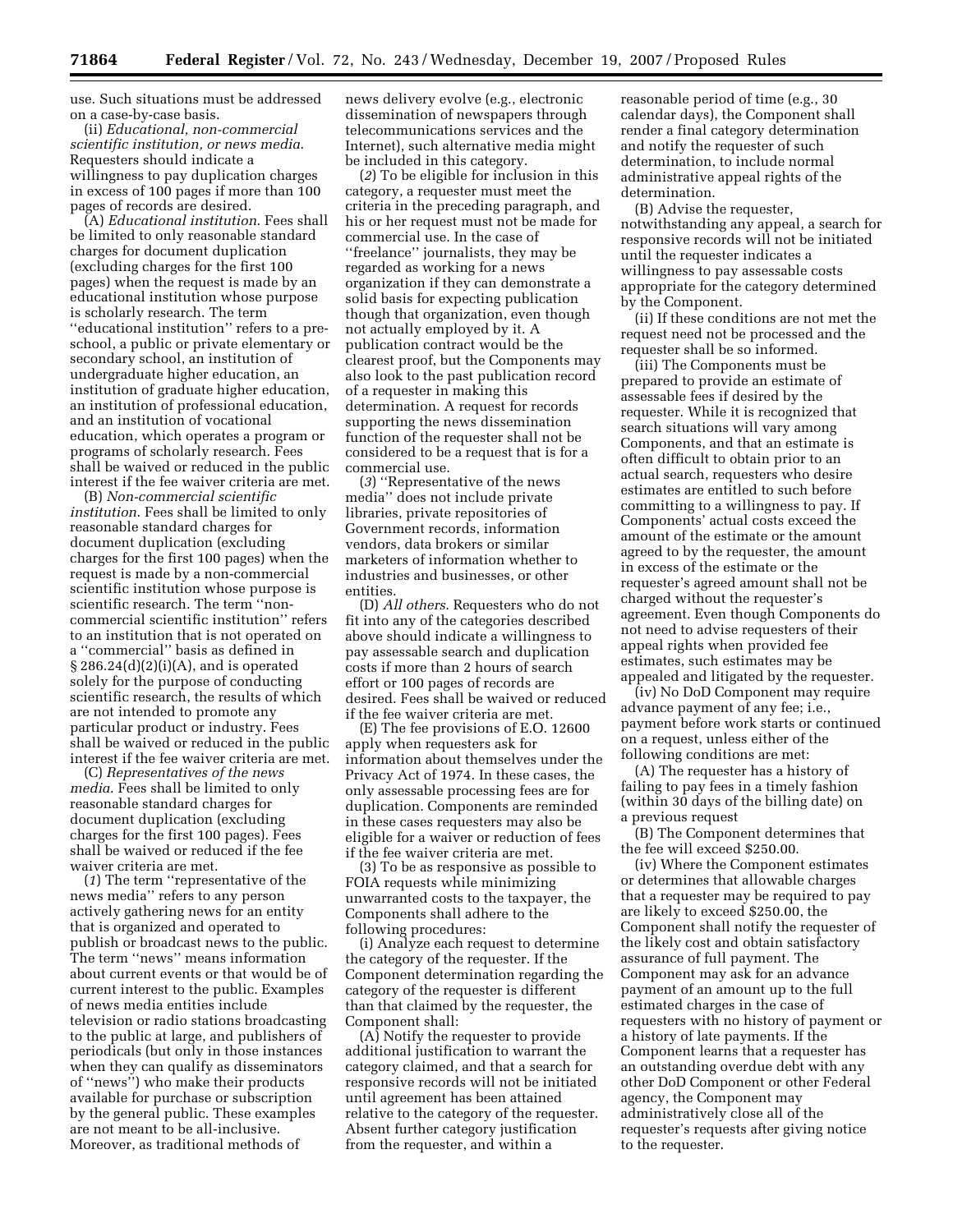(v) Where a requester has previously failed to pay a fee charged in a timely fashion to any Federal agency, the Component may require the requester to pay the full amount owed, plus any applicable interest, before the Component begins to process a new or pending request from the requester. Interest will be at the rate prescribed in 32 U.S.C. 3717, and confirmed with respective Finance and Accounting Offices.

(vi) When the Components dispute a requester's fee category assertion, the administrative time limits of the FOIA will begin only after the Component has received a willingness to pay fees and satisfaction as to category determination, or fee payments (if appropriate).

(vii) The Components may charge for time spent searching for records, even if that search fails to locate records responsive to the request. The Components may also charge search and review (in the case of commercial requesters) time if records located are determined to be exempt from disclosure.

(viii) If the Component estimates processing charges are likely to exceed what the requester is willing to pay, it shall notify the requester of the estimate of fees. Such a notice shall offer the requester the opportunity to confer with Component personnel with the object of reformulating the request to meet his or her needs at a lower cost.

(e) *Aggregating requests.* Except requests that are for a commercial use, the Component may not charge for the first 2 hours of search time or for the first 100 pages of reproduction. However, a requester may not file multiple requests at the same time, each seeking portions of a document or

documents, solely in order to avoid payment of fees. When a Component reasonably believes that a requester or, on rare occasions, a group of requesters acting in concert, is attempting to break a request down into a series of requests for the purpose of avoiding the assessment of fees, the Component may aggregate any such requests and charge accordingly. One element to be considered in determining whether this belief would be reasonable is the time period in which the requests have occurred. For example, it would be reasonable to presume that multiple requests of this type made within a 30 day period had been made to avoid fees. For requests made over a longer period however, such a presumption becomes harder to sustain and Components should have a solid basis for determining that aggregation is warranted in such cases. Components are cautioned that before aggregating requests from more than one requester, they must have a concrete basis on which to conclude that the requesters are acting in concert and are acting specifically to avoid payment of fees. In no case may Components aggregate multiple requests on unrelated subjects from one requester.

(f) *Effect of the ''Debt Collection Act of 1982'' (Pub. L. 97–365).* The Debt Collection Act of 1982 provides for a minimum annual rate of interest to be charged on overdue debts owed the Federal Government. Components may levy this interest penalty for any fees that remain outstanding 30 calendar days from the date of billing (the first demand notice) to the requester of the amount owed. The interest rate shall be as prescribed in DoD 7000.14–R, Volume 11A. Components should verify

the current interest rate with respective Finance and Accounting Offices. After one demand letter has been sent, and 30 calendar days have lapsed with no payment, Components may submit the debt to respective Finance and Accounting Offices for collection pursuant to the Debt Collection Act of 1982.

(g) *Computation of fees.* The fee schedule in this subchapter shall be used to compute the assessable fees based upon the time actually spent on the search, review (in the case of commercial requesters) and duplication costs associated with processing a given FOIA request. Neither time-based nor dollar-based minimum charges for search, review and duplication are authorized. The appropriate fee category of the requester shall be determined before computing fees. All time computations will be to the nearest 15 minutes or quarter hour.

(h) *Refunds.* In the event a Component discovers it has overcharged a requester or a requester has overpaid, the Component shall promptly refund the charge to the requester by reimbursement methods that are agreeable to the requester and the Component.

#### **§ 286.25 Collection of fees and fee rates.**

(a) *Collection of fees.* Collection of fees will be made at the time of providing the documents to the requester or recipient when the requester specifically states the costs involved shall be acceptable or acceptable up to a specified limit that covers the anticipated costs.

(b) *Fees for search time.* (1) *Manual search fees.* This table shows FOIA hourly processing fees.

| ⊺vpe     | Grade | Hourly rate (\$)                  |
|----------|-------|-----------------------------------|
| Clerical |       | 27.00<br>53.00<br>108.00<br>53.00 |

(2) *Computer search.* Fee assessments for computer search consists of 2 parts; individual time (hereafter referred to as human time), and machine time.

(i) *Human time.* Human time is all the time spent by humans performing the necessary tasks to prepare the job for a machine to execute the run command. This includes the time spent to create a program to extract specific fields out of a database. If execution of a run requires monitoring by a human, that human time may be also assessed as computer search. The terms ''programmer/

operator'' shall not be limited to the traditional programmers or operators. Rather, the terms shall be interpreted in their broadest sense to incorporate any human involved in performing the computer job (e.g., technician, administrative support, operator, programmer, database administrator, or action officer).

(ii) *Machine time.* Machine time involves only direct costs of the Central Processing Unit (CPU), input/output devices, and memory capacity used in the actual computer configuration. Only

this CPU rate shall be charged. No other machine related costs shall be charged. In situations where the capability does not exist to calculate CPU time, no machine costs can be passed on to the requester. When CPU calculations are not available, only human time costs shall be assessed to requesters. Should the DoD Components lease computers, the services charged by the lessor shall not be passed to the requester under the FOIA.

(c) *Duplication.* This table shows duplication costs.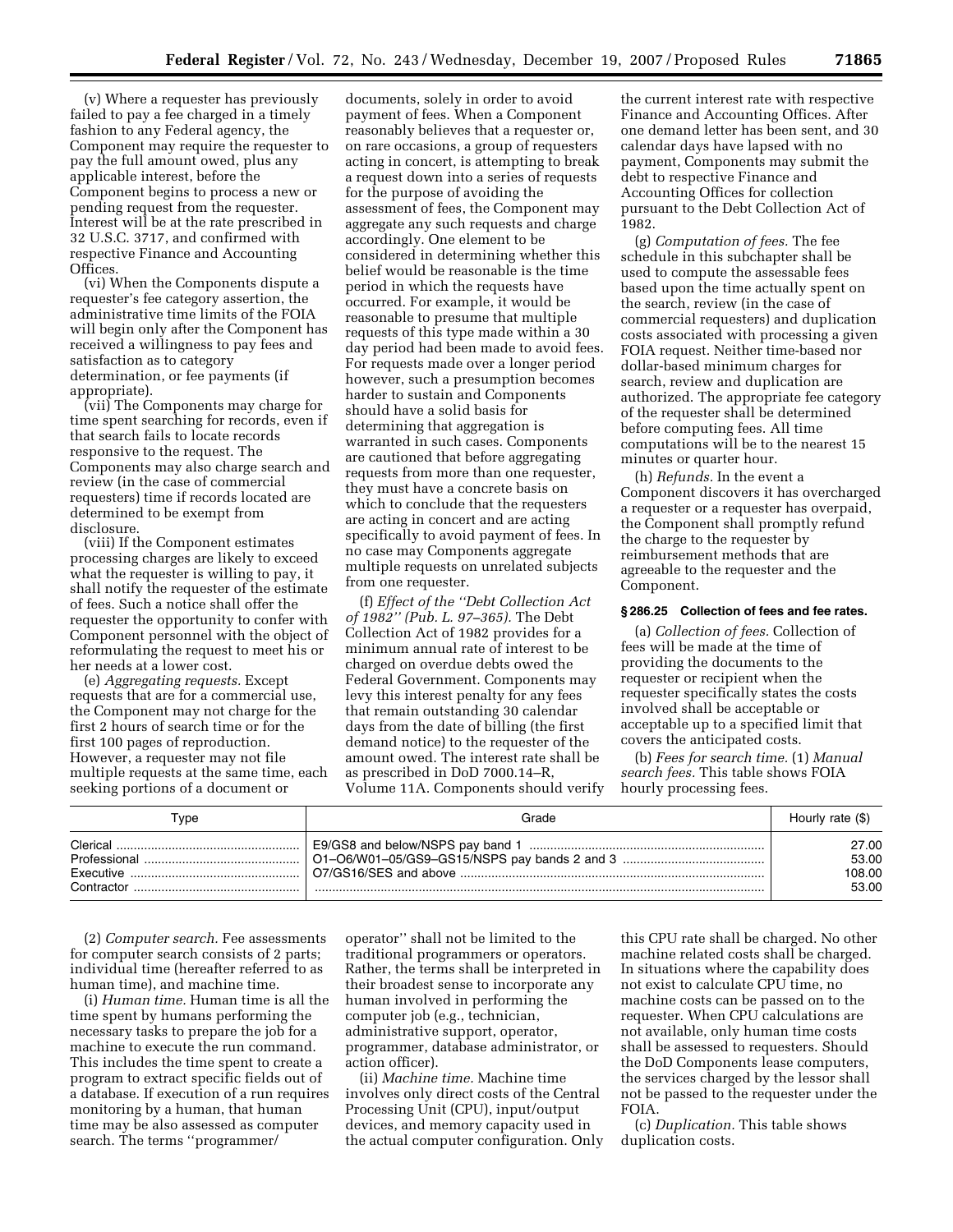| Type | Cost per page (cents)                                                                                                                        |
|------|----------------------------------------------------------------------------------------------------------------------------------------------|
|      | $^{\circ}$ 02.<br>-15.<br>25.<br>Actual cost of duplicating the tape, disc or printout (includes operator's<br>time and cost of the medium). |

(d) *Review Fees.* See paragraph (b)(1) of this section.

(e) *Audiovisual documentary materials.* Search costs are computed as for any other record. Duplication cost is the actual direct cost of reproducing the material, including the wage of the person doing the work. If the duplication is performed by a contractor, then the actual cost charged to the government by the contractor is passed on to the requester. Audiovisual materials provided to a requester need not be in reproducible format or quality.

(f) *Other records.* Direct search and duplication cost for any record not described in this paragraph shall be computed in the manner described for audiovisual documentary material.

(g) *Costs for special services.*  Complying with requests for special services is at the discretion of the Components. Neither the FOIA nor its fee structure covers these kinds of services. Therefore, Components may recover the costs of special services requested by the requester after agreement has been obtained in writing from the requester to pay for one or more of the following services:

(1) Certifying that records are true copies.

(2) Sending records by special methods such as express mail, etc.

#### **§ 286.26 Fees for technical data.**

(a) Technical data is recorded information related to experimental, developmental, or engineering works that can be used to define an engineering or manufacturing process or to design, procure, produce, support, maintain, operate, repair, or overhaul material. The data may be graphic or pictorial delineations in media, such as drawings or photographs, text in specification or related performance or design type documents, or computer printouts. Examples of tech data include research and engineering data, engineering drawings, and associated lists, specifications, standards, process sheets, manuals, technical reports, catalog item identification, and related information and computer software documentation.

(b) Unless technical data qualifies for withholding from public release under one or more of the FOIA exemptions, it shall be released to the requester after

all reasonable costs attributed to search, duplication, and review are paid as authorized by 10 U.S.C. 2328. All reasonable costs are the full costs to the Federal Government for rendering the service, or fair market value of the service, whichever is higher. Fair market value shall be determined in accordance with commercial rates in the local geographic area. In the absence of a known market value, charges will be based on recovery of all direct and indirect costs to conduct the search, review, and duplicate the documents. This cost is to be differentiated from the direct costs allowable under § 286.24 for other types of information released under the FOIA.

(1) The DoD Components shall retain the amounts received by such a release, and it shall be merged with and available for the same purpose and the same time period as the appropriation from which the costs were incurred in complying with request.

(2) The DoD Components that process FOIA requests for technical data and are eligible to recoup the direct costs for providing the records shall establish an appropriate fee schedule taking into account the prevailing commercial rates.

(c) *Waiver.* The DoD Components shall waive the payment of costs required in § 286.24(a) which are greater than the costs that would be required for release of this same information under § 186.25(a) of this subchapter if:

(1) The request is made by a citizen of the United States or a United States corporation, and such citizen or corporation certifies that the technical data requested is required to enable it to submit an offer, or determine whether it is capable of submitting an offer to provide the product to which the technical data relates to the United States or a contractor with the United States. However, DoD Components may require the citizen or corporation to pay a deposit in an amount equal to not more than the cost of complying with the request, which will be refunded upon submission of an offer by the citizen or corporation;

(2) The release of technical data is requested in order to comply with the terms of an international agreement; or,

(3) The Component determines in accordance with  $\S 286.24(c)(4)(i)(D)$  that

such a waiver is in the interest of the United States.

#### **§ 286.27 Fees for research data.**

Research data described in § 286.2, definition ''Agency record'' obtained by the DoD Component from a grant recipient solely in response to a request submitted by a FOIA requester, may charge that requester a reasonable fee equaling the full incremental cost of obtaining the research data. The fee should reflect costs incurred by the Component, grant recipient, and subrecipients. This fee is in addition to any fees the Component may assess under the FOIA.

# **Subpart F—Education and Training**

#### **§ 286.30 Purpose and responsibility.**

(a) *Purpose.* The purpose of the Component FOIA educational and training programs is to promote a positive attitude among DoD personnel and raise the level of understanding and appreciation of the DoD FOIA Program. Fulfilling this purpose will improve customer service with members of the public and improve the public trust in the Department of Defense.

(b) *Responsibility.* Each DoD Component shall establish educational and training programs on the provisions and requirements of this part. These should be targeted toward developing in all Component personnel a general understanding and appreciation of the DoD FOIA Program. The training programs should be focused on providing personnel involved in the day-to-day processing of FOIA requests with a thorough understanding of the procedures outlined in this part.

(c) *Scope and principles.* Each DoD Component shall design its FOIA educational and training programs to fit the particular requirements of its personnel, dependent upon their degree of involvement in implementing this part. These programs should be designed for two target audiences; those personnel who are involved in the dayto-day processing of FOIA requests, and those staff personnel who provide search and/or review staff support to the Component FOIA process. The programs should be designed to accomplish the following objectives: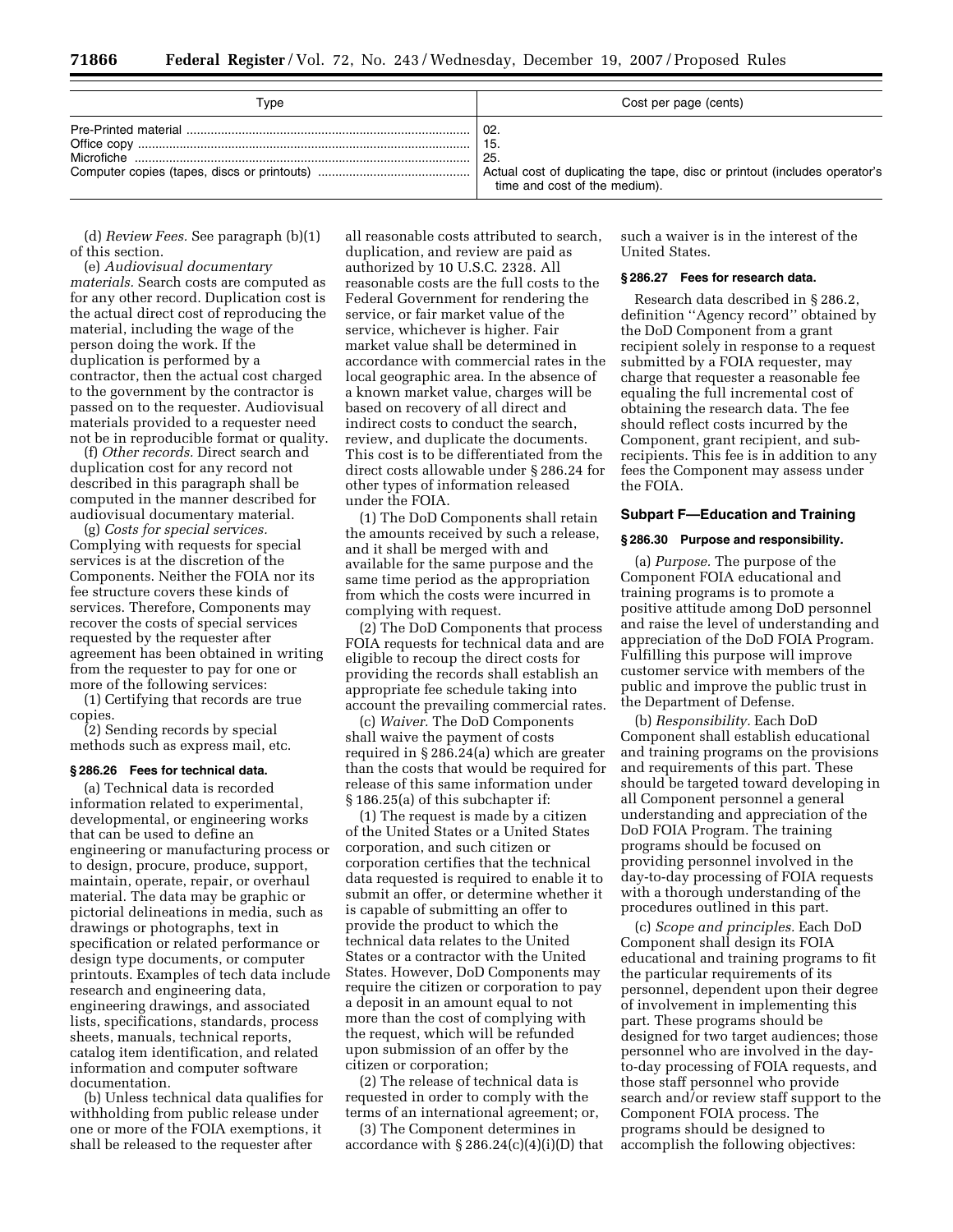(1) Familiarize personnel with the requirements of the FOIA and its implementation by this part.

(2) Instruct personnel who act in FOIA matters on the provisions of this part; advise them of the legal hazards involved and the strict prohibition against arbitrary and capricious withholding of information.

(3) Provide procedural and legal guidance and instruction to initial denial and appellate authorities concerning the discharge of their responsibilities.

(4) Emphasize that the processing of FOIA requests must be citizen-centered and results-oriented.

(5) Advise personnel of the penalties for noncompliance with the FOIA.

#### **§ 28.31 Implementation.**

To ensure uniformity of interpretation, the Components should coordinate their educational and training programs with DFOIPO.

### **Appendix A to Part 286—DoD FOIA Program Components** ′

#### **List of DoD FOIA Program Components**

Office of the Secretary of Defense Office of the Chairman of the Joint Chiefs of Staff Combatant Commands DoD Field Activities Department of the Army Department of the Navy Department of the Air Force Defense Commissary Agency Defense Contract Audit Agency Defense Contract Management Agency Defense Finance and Accounting Service Defense Information Systems Agency Defense Intelligence Agency Defense Logistics Agency Defense Security Service Defense Threat Reduction Agency National Geospatial Intelligence Agency National Reconnaissance Office National Security Agency Office of the Inspector General, Department of Defense

# **Appendix B to Part 286—Addressing FOIA Requests**

AP2.1. *General.* 

AP2.1.1. The Department of Defense does not have a central repository for DoD records. FOIA requests, therefore, should be addressed to the FOIA Requester Service Center of the DoD Component that has custody of the record desired. DFOIPO maintains a current list of links to FOIA Requester Service Centers at *http:// [www.dod.mil/odam/DFOIPO/](http://www.dod.mil/odam/DFOIPO/ServiceCenters.html)  ServiceCenters.html*.

AP2.1.2. If uncertain as to the ownership of the record, DoD personnel shall refer the requester to the FOIA Requester Service Center most likely to have the record, or to the OSD/ Joint Staff FOIA Requester Service Center.

AP2.2. *DoD Component FOIA Requester Service Center Addresses*.

AP2.2.1. *OSD and the Chairman of the Joint Chiefs of Staff*.

AP2.2.1.1. Address all requests to: FOIA Requester Service Center, Office of the Secretary of Defense/Joint Staff, 1155 Defense Pentagon, Washington, DC 20301–1155. *<http://www.dod.mil/pubs/foi/index.html>*. The OSD/Joint Staff FOIA Requester Service Center also processes FOIA requests for the activities in paragraph AP2.2.1.2.

AP2.2.1.2. *Activities for Which the OSD/ Joint Staff FOIA Requester Service Center Processes Requests*.

American Forces Information Service Armed Forces Radiology Research Institute Defense Acquisition University Defense Advanced Research Projects Agency Defense Business Transformation Agency Defense Prisoner of War/Missing Persons **Office** Defense Security Cooperation Agency

Defense Systems Management College Defense Technology Security Administration DoD Counterintelligence Field Activity DoD Human Resources Activity Joint Professional Military Education Colleges Missile Defense Agency National Defense University Pentagon Force Protection Agency Uniformed Services University of the Health Sciences Washington Headquarters Services

White House Military Office

AP2.2.2. *Department of the Army.* Address requests for Headquarters, U.S. Army, records, or if there is uncertainty as to which Army activity may have the records, address requests to: Department of the Army, Freedom of Information and Privacy Acts Office, TAPC–PDR–PF, 7798 Cissna Road, Suite 205, Springfield, VA 22150–3166. *[https://www.rmda.belvoir.army.mil/](https://www.rmda.belvoir.army.mil/rmdaxml/rmda/FPHomePage.asp)  rmdaxml/rmda/FPHomePage.asp*.

AP2.2.3. *Department of the Navy.* Address requests to the Commanding Officer of any Navy or Marine Corps activity. Clearly indicate that the request is a FOIA request. For Secretary of the Navy, Chief of Naval Operations, and Naval Historical Center records, or if there is uncertainty as to which Navy activity may have the records, send requests to: Chief of Naval Operations, DNS– 36, 2000 Navy Pentagon, Washington, DC 20350–2000. Electronic requests may be filed at *[http://foia.navy.mil/](http://foia.navy.mil)*. For U.S. Marine Corps records, or if there is uncertainty as to which Marine activity may have the records, send requests to: Commandant of the Marine Corps, HQ USMC (ARSF), 2 Navy Annex, Washington, DC 20380–0001. *http:// [hqinet001.hqmc.usmc.mil/FOIA/index.htm](http://hqinet001.hqmc.usmc.mil/foia/index.htm)*.

AP2.2.4. *Department of the Air Force.*  Address requests to the Commander of any Air Force installation, major command, or field operating agency, to the attention of the FOIA Requester Service Center. For Headquarters, United States Air Force, records, or if there is uncertainty as to which Air Force activity may have the records, send requests to: Department of the Air Force, HAF/ICIOD (FOIA), 1000 Air Force Pentagon, [Washington, DC 20330–1000.](http://www.foia.af.mil/) *http:// www.foia.af.mil/*.

AP2.2.5. *Defense Commissary Agency.*  Defense Commissary Agency, FOIA/Privacy Act Officer, 1300 E. Avenue, Fort Lee, VA 23801–1800. *[http://www.commissaries.com/](http://www.commissaries.com/foiainfo.cfm)  foiainfo.cfm*.

AP2.2.6. *Defense Contract Audit Agency*  (DCAA). Address requests to any DCAA regional office or to DCAA Headquarters. For Headquarters, DCAA, records, or if there is uncertainty as to which DCAA region may have the records, send requests to: Defense Contract Audit Agency, ATTN: CMR, FOIA Requester Service Center, 8725 John J. Kingman Road, Suite 2135, Fort Belvoir, VA 22060–6219. DCAA regional office addresses can be found at: *[http://www.dcaa.mil/](http://www.dcaa.mil/foia.htm)  foia.htm*.

AP2.2.7. *Defense Contract Management Agency.* Defense Contract Management Agency, Attn: DCMA–DSA, 6350 Walker Lane #300, Alexandria, VA 22310–3226. *<http://www.dcma.mil/foia.htm>*.

AP2.2.8. *Defense Finance and Accounting Service* (DFAS). Address requests to any DFAS regional office or to Headquarters, DFAS. For Headquarters, DFAS, records, or if there is uncertainty as to which DFAS region may have the records, address requests to: Defense Finance and Accounting Service, DFAS–HAC/DE, Corporate Communications, 6760 East Irvington Place, Denver, CO 80279–8000. Addresses for DFAS regional office FOIA Requester Service Centers are located at *<http://www.dfas.mil>*.

AP2.2.9. *Defense Information Systems Agency* (DISA). DISA records may be requested from any DISA field activity or from its Headquarters. Requesters should send FOIA requests to Defense Information Systems Agency, Attn: Headquarters FOIA Requester Service Center, P.O. Box 4502, Arlington, VA 22204–4502. *http:// [www.disa.mil/gc/foia/foia.html](http://www.disa.mil/gc/foia/foia.html)*.

AP2.2.10. *Defense Intelligence Agency.*  Defense Intelligence Agency, Attn: DIAC, DAN–1A (FOIA), Washington, DC 20340– 5100. *[http://www.dia.mil/publicaffairs/Foia/](http://www.dia.mil/publicaffairs/Foia/foia.htm)  foia.htm*.

AP2.2.11. *Defense Logistics Agency* (DLA). DLA records may be requested from its headquarters or from any of its field activities. Requesters should send FOIA requests to Defense Logistics Agency, Attn: DP–FOIA, 8725 John J. Kingman Road, Suite 2533, Ft. Belvoir, VA 22060–6221. Addresses for DLA field activity FOIA Requester Service Centers are located at *http://www.dla.mil/ public*\_*[info/efoia/FOIAPOC.html](http://www.dla.mil/public_info/efoia/FOIAPOC.html)*.

AP2.2.12. *Defense Security Service.*  Defense Security Service, Office of FOIA and Privacy, 1340 Braddock Place, Alexandria, VA 22314–1651. *[http://www.dss.mil/foia/](http://www.dss.mil/foia/foia.html)  foia.html*.

AP2.2.13. *Defense Threat Reduction Agency.* Defense Threat Reduction Agency, COSMI FOI/Privacy Office, 8725 John J. Kingman Rd., Fort Belvoir, VA 22060–6201. *<http://www.dtra.mil/be/FOIA/index.cfm>*.

AP2.2.14. *National Geospatial-Intelligence Agency.* National Geospatial-Intelligence Agency, Office of General Counsel, Attn: GCP, Mail Stop D–10, 4600 Sangamore Road, [Bethesda, MD 20816–5003.](http://www.nga.mil) *http:// www.nga.mil*.

AP2.2.15. *National Reconnaissance Office.*  National Reconnaissance Office, Information Access and Release Center, Attn: FOIA Officer, 14675 Lee Road, Chantilly, VA